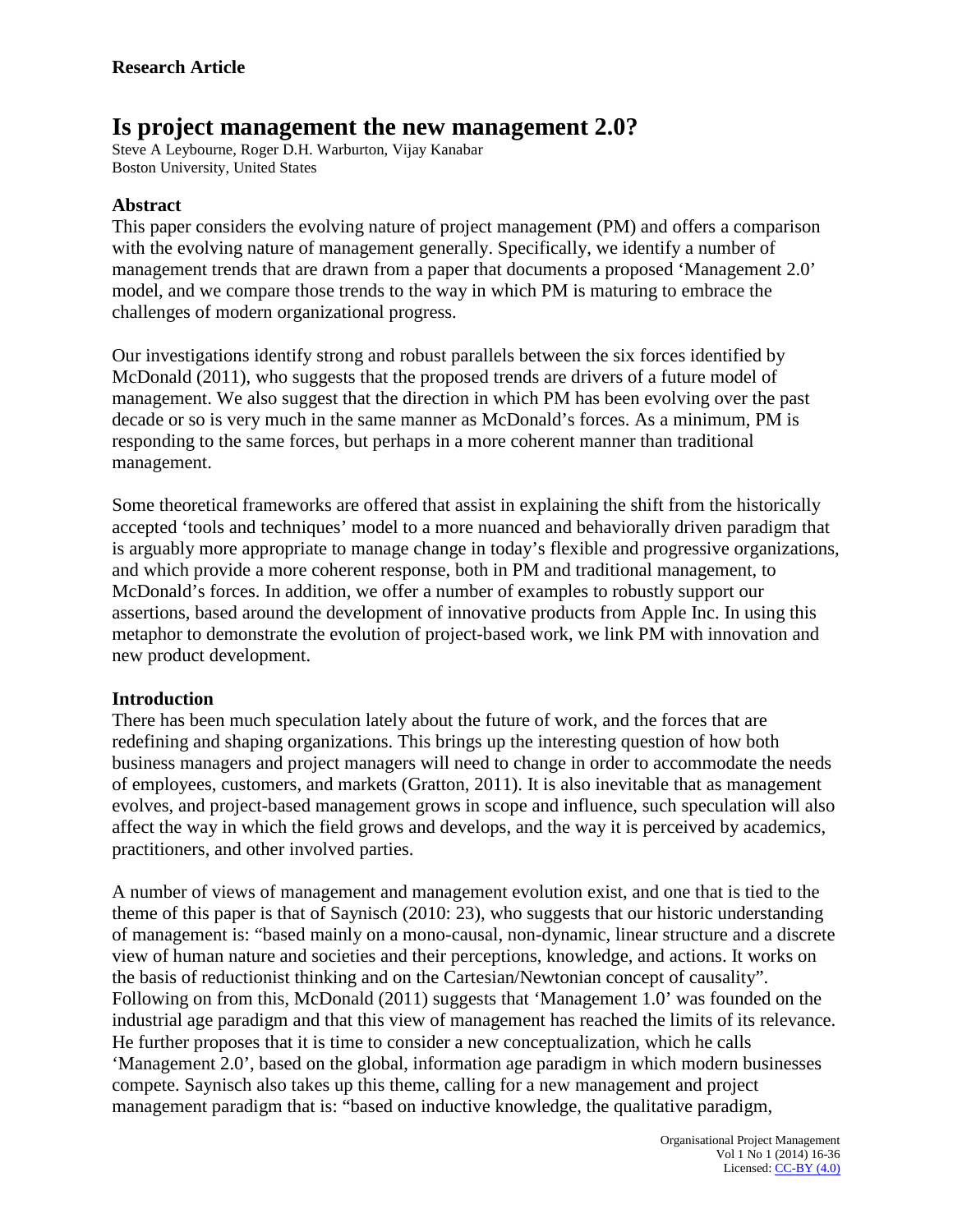constructivist epistemology, speculative thoughts, nontraditional logic, and moving beyond the classical management perspective" (2010: 25). In this respect, both management and project management seem to be moving on parallel paths.

There have been many attempts to chronicle the need for change in the management of organizations, from Taylor's (1911) Scientific Management treatise, behavioral theory encapsulated by the 'Hawthorne Experiments' in the 1920s and 1930s (Mayo, 1933), through to the work of Burns and Stalker (1961), Handy (1995), Senge (1990), and Kanter (1983). Later contributions tend to focus on technology and cultural behaviors as enablers of organizational change, including the aforementioned McDonald (2011), and Saynisch's (2010) work which is specifically focused on project-based management.

As one of the chroniclers of the changes facing modern managers, McDonald (2011) defines six forces that he suggests are 'redefining the future of management' and with which forwardlooking organizations will have to engage: the virtualization of work, open source work practices, the decline of organizational hierarchy, the rise of Generation Y values, the tumult of global markets, and the imperative of business sustainability. McDonald's forces are already making themselves felt within organizations, and require a new kind of management thinking. This paper seeks to investigate those forces within the context of project-based management.

'Automation has reduced the contextual domination of the factory floor; a metaphor which for many years constrained management thinking' (McDonald, 2011: 797). This is typified by companies such as Google, who now overshadow one-time giants such as General Motors. This transition to a 'knowledge based' economy (von der Gracht, Vennemann, & Darkow, 2010) has been discussed since Peter Drucker (1969) developed the phrase, and requires significant changes in management thinking.

While McDonald's (2011) forces are intended to reflect general management trends, many of them already have direct project management (PM) relevance. In fact, we claim that while McDonald's view is undoubtedly more extreme and futuristic, and his concepts may have originated outside the project management community and may not therefore be formally recognized by PM practitioners as an overall approach, or some sort of integrated trend, McDonald's forces are woven throughout current PM thinking.

This paper will document how the forces identified by McDonald are inherent in the PM way of doing business, albeit with different vocabulary, and perhaps as disjointed concepts. It could be argued that if these forces are taken individually (either within management generally or specifically within PM), then they are incremental changes that organizations are required to adapt to over time in order to survive and prosper. However, by considering the collective intensity and influence of the six forces as a whole, they become more powerful, and may well change the perception of how organizations and projects will need to be managed in the future. We will also address the adjustments that organizations will need to make to respond to these forces not only to deliver future projects, but also to survive, thrive, and prosper in the new environment.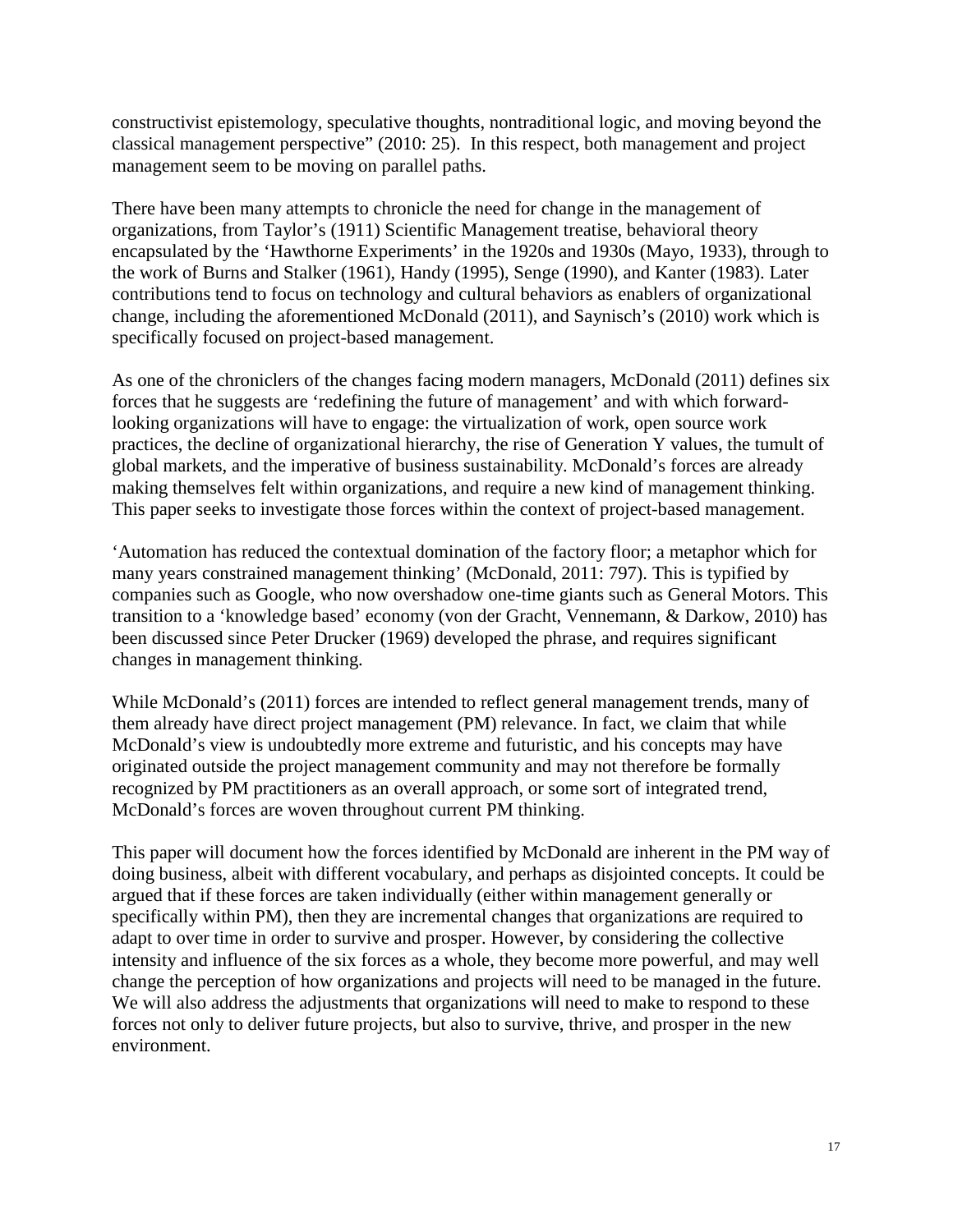This is an area of significant interest to academics and practitioners alike (Rynes, Bartunek, & Draft, 2001). Interestingly, some of these issues have the potential to take traditional management in a direction that will dilute the accepted paradigm, and move it towards a more project-based approach. This will require significant adjustment on the part of traditional management and organizational stakeholders. PM will not be untouched, and indeed the same forces may result in a revised paradigm, in which PM becomes more open, agile, interdisciplinary, global and sustainable (Crawford, Pollack & England, 2006: Pollack, 2007).

There has been much talk of 'trends' in PM, and it is important to note that McDonald (2011) is using a terminology that is more 'forceful', in that he describes his identified areas as forces. This mirrors the work of Christensen (1997), who developed an argument that disruptive forces are powerful influences that sweep away existing ideas about how to move forward in industries, sectors, or domains. Coping with and reaction to disruptive forces has been a problematical issue for organizations and for traditional management. We would argue, however, that project-based management is in an advantageous position compared to traditional management to react to these disruptive forces, as PM has already started down a path that is preparing the project practitioner to deal with at least the early manifestations of these forces, in the form of changing requirements and stakeholder demands, and the challenges of dealing with ambiguity and uncertainty in project requirements.

Some practitioner work is already alluding to a new label for this shift, in that there are references to *Project Management 2.0* being used as an emerging term or descriptor within the marketing material for PM training and consultancy organizations. There is however no meaningful mention of the term in academic output, and there is no evidence of any rigorous academic underpinning for the new *2.0* designation, nor even of a formal definition.

This paper, therefore, is the first to attempt to offer an exposition of the foundations required of a *Project Management 2.0* label. We attempt to document this significant evolution of the accepted PM paradigm from "plan – then execute with the minimum of deviation" to a more flexible approach which may require a quantum change in the way organizations perceive project-based work. Notwithstanding this challenge, we attempt to establish a rigorous underpinning, together with appropriate academic support.

### **Forces for change in management and project management**

In reviewing McDonald's (2011) six forces, one is immediately struck by several overarching themes: flexibility in dealing with personnel, globalization, and the rise of values. In fact, values are surprisingly present through the six forces, particularly affecting the decline of hierarchy, and the management of Gen X and Y employees.

Change is another theme woven throughout the six forces, and appears to affect all areas of business and management. Interestingly, PM is the accepted framework for managing such change (Pollack, 2007). It does therefore appear inevitable that given the significant change in the organizational domain, the framework for managing such change must adjust to accommodate and compensate for environmental turbulence. There are also significant similarities and overlaps between McDonald's forces and a number of established PM concepts.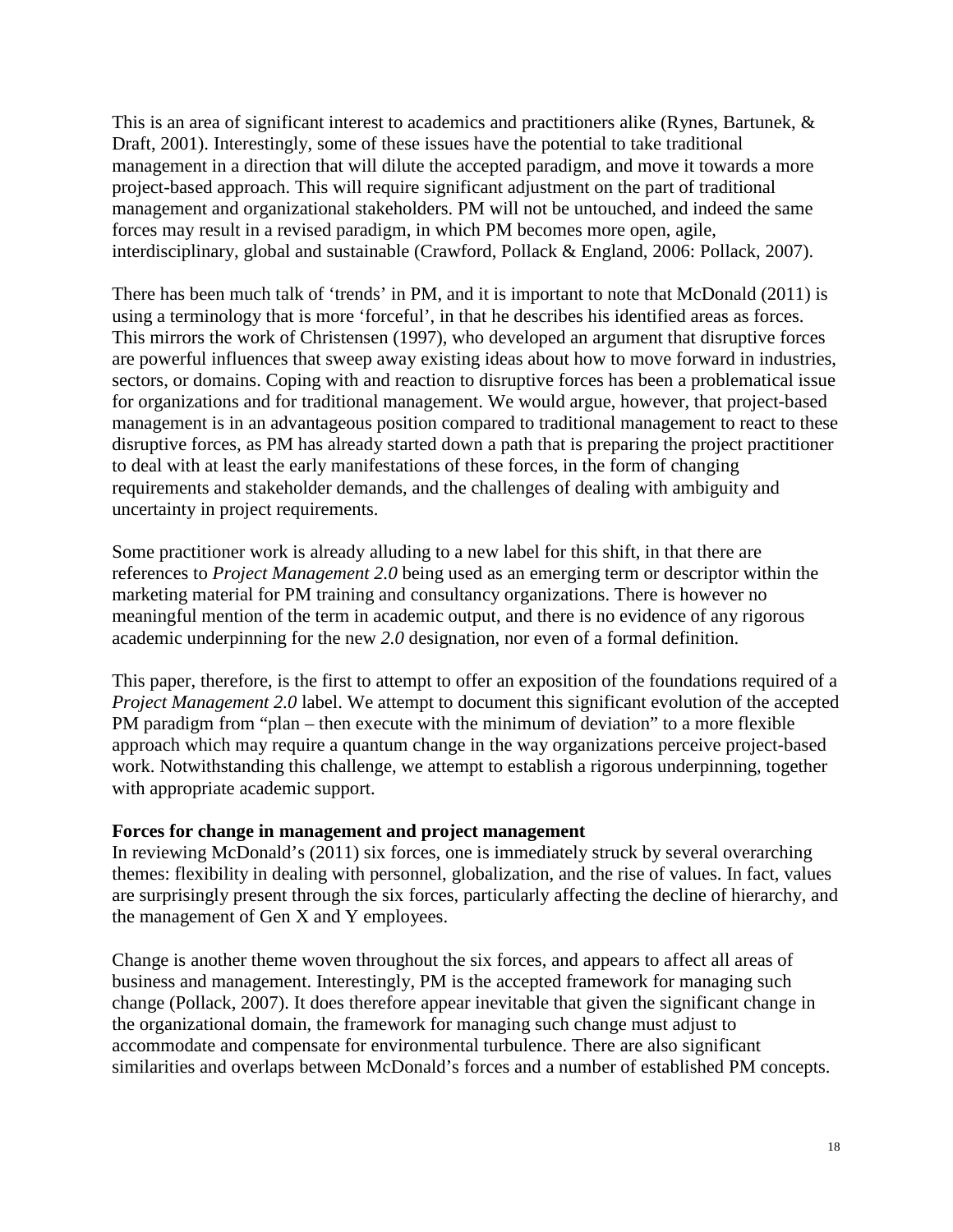We illustrate this in Table 1, which provides a direct comparison between McDonald's forces (identified in the table as 'Management 2.0') and current PM thinking.

| <b>MANAGEMENT 2.0</b><br>Force Manifested within |                                       | <b>EXISTING PM CONCEPTS</b><br>Applied to PM Manifested within |                                           |
|--------------------------------------------------|---------------------------------------|----------------------------------------------------------------|-------------------------------------------|
| Virtualization of<br>Work                        | <b>Employee Trust</b><br>and Teamwork | <b>Virtual Teams and</b><br><b>Virtual Projects</b>            | Structures to manage<br>and drive project |
|                                                  |                                       |                                                                | success based on                          |
|                                                  |                                       |                                                                | positive team behaviors                   |
| <b>Open Source</b>                               | Interpersonal                         | <b>Shift from Tools and</b>                                    | Motivation of project                     |
| <b>Work Practices</b>                            | Relationships                         | <b>Techniques toward</b>                                       | team members and the                      |
|                                                  | Within Fluid and                      | <b>Managing Behaviors</b>                                      | building of commitment                    |
|                                                  | Flexible                              |                                                                | and trust                                 |
|                                                  | Communities                           |                                                                |                                           |
| Decline of                                       | Cultivators and                       | <b>Re-definition of the</b>                                    | <b>Cultivators and Brokers</b>            |
| Organizational                                   | <b>Brokers Within</b>                 | role of the Project                                            | of PM expertise driving                   |
| <b>Hierarchy</b>                                 | <b>Network</b>                        | <b>Manager</b>                                                 | measurable project                        |
|                                                  | <b>Structures</b>                     |                                                                | success (Project                          |
|                                                  |                                       |                                                                | Champions, etc.)                          |
| <b>Rise of</b>                                   | Fun, Frivolity and                    | Focus on 'modern'                                              | Making the project                        |
| <b>Generation Y</b>                              | Creativity with                       | and evolving                                                   | domain an environment                     |
| <b>Values</b>                                    | <b>Work/Life Balance</b>              | <b>Stakeholder</b>                                             | where all stakeholder                     |
|                                                  |                                       | Relationship                                                   | interests can be                          |
|                                                  |                                       | <b>Management</b>                                              | balanced and thrive.                      |
| <b>The Tumult of</b>                             | Workplace                             | <b>Global Projects</b>                                         | <b>Embracing Project</b>                  |
| <b>Global Markets</b>                            | Diversity and                         |                                                                | Team Diversity and                        |
|                                                  | Multi-Culturalism                     |                                                                | Multi-Culturalism.                        |
|                                                  |                                       |                                                                | Managing multiple                         |
|                                                  |                                       |                                                                | subject matter experts.                   |
| <b>The Imperative</b>                            | Integration of                        | The Imperative of                                              | <b>Integration of Project-</b>            |
| of Business                                      | Sustainability and                    | Project-based                                                  | based Ethics and                          |
| <b>Sustainability</b>                            | <b>CSR</b> into                       | <b>Business</b>                                                | Governance,                               |
|                                                  | Management                            | Sustainability                                                 | Sustainability and CSR                    |
|                                                  | Education                             |                                                                | into Project                              |
|                                                  |                                       |                                                                | <b>Management Education</b>               |

# **Table 1. Six forces redefining the future of modern management and their relation to current PM concepts**

At this point it is useful to consider each of the forces articulated in the McDonald (2011) exposition, and to relate them to current and emerging thinking about the PM domain.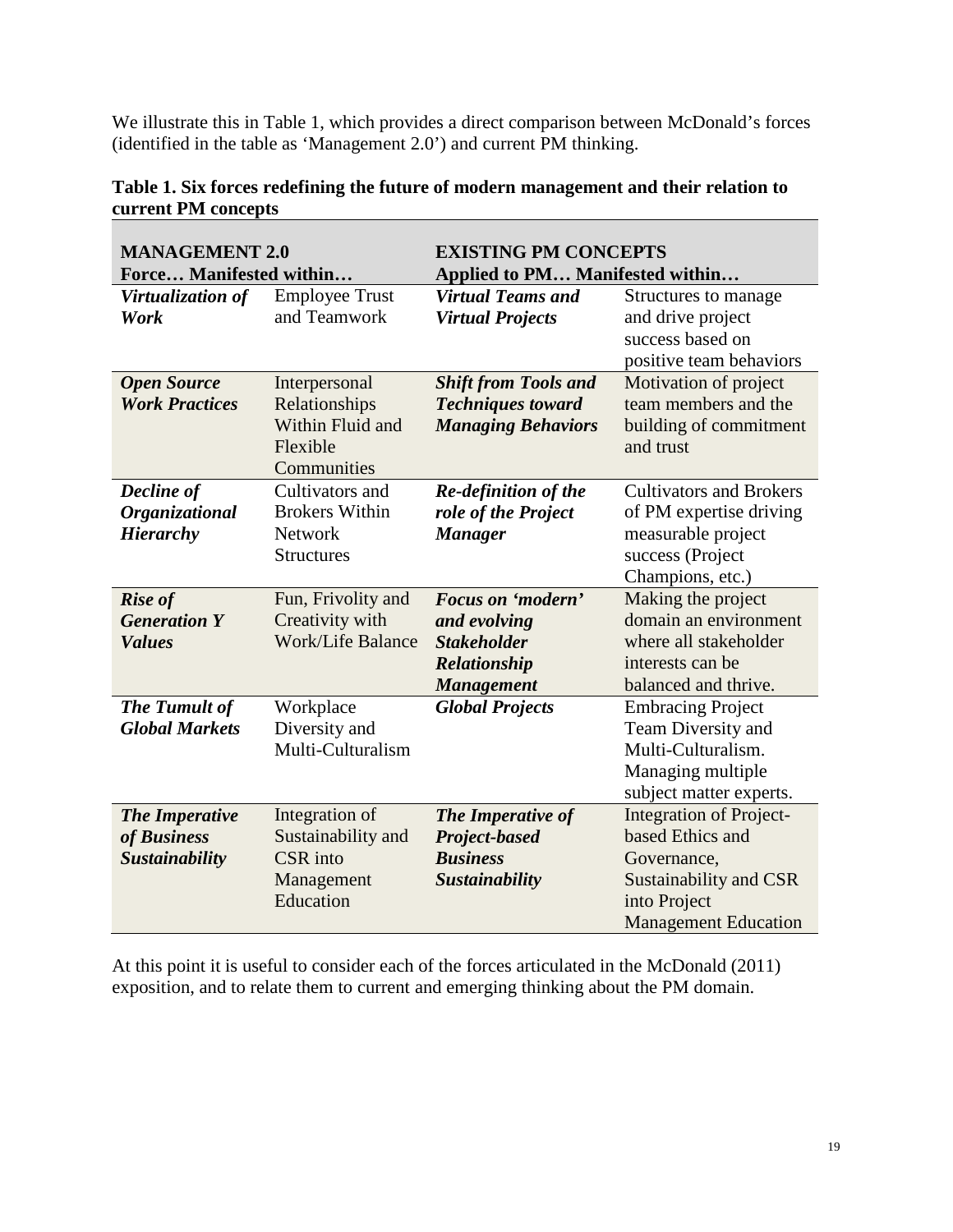#### *Virtualization of work*

This is the management of people who are not physically present. Telecommuting and online conferences allow people to work anywhere. The benefits include flexibility, the ability to acquire otherwise unavailable staff, reduced carbon emissions, and the ability to allow organizations to internationalize efficiently.

Note the sustainability argument, to be explored later, which presages the idea that the six forces are all intricately linked. Their linkage is one reason why they are more than individual trends, and represent a coherent movement. Also, the idea that teams are likely to include Gen X and Y members introduces a more diverse view of team development, as well as illustrating again the linkages between McDonald's forces.

As organizations are involved in more virtual work, project managers will be required to embrace and manage work systems and frameworks where the employees are increasingly invisible, due to increases in technology that allow for effective telecommuting, flexible working, and geographical dispersion, often over huge distances.

Project managers, therefore, must evolve managerial frameworks based on trust, commitment, and the development of a cadre of motivated individuals and team members. Fortunately, the seeds of this framework are already familiar to project managers, at least in name and outline, in the Project Management Body of Knowledge (PMBOK) (PMI, 2005) as the 'Develop Team' process, and project managers consider that a major part of their role is involved with team and individual motivation (Schmid & Adams, 2008). In other words, traditional PM already explicitly recognizes the idea of 'developing' the team, as opposed to just inheriting or acquiring it.

The new team framework needs to be held together by a cultural glue that allows for disparate sets of employees to take more ownership of work outputs, operating within an organizational vision and values framework that facilitates interaction and knowledge sharing, and offers the flexibility to accommodate the diversity of the modern project workforce. Teams must therefore respond directly to the organizational vision, and not just to their immediate supervisor, as might have been expected in the old management model.

These ideas require an even further shift from the traditional managerial paradigm, where the assumption is that the manager will have direct control over the timeliness, quality, and efficiency of the employee and/or team. Because of the nature of projects, project managers are inherently required to rely more on organizational structures that are flexible, and that manage and drive project success based on positive team behaviors.

If the orientation of the project manager and the team is based on the culture, values, beliefs, ethics, and assumptions that are accepted within the organization, then it follows that this orientation is constantly affected by changes, both internal from the project and organization, as well as from the turbulence of external environments. In such environments, project requirements are continually shifting, and so it is not surprising that the traditional 'plan – then execute' project paradigm is being perceived as less effective in many organisational contexts.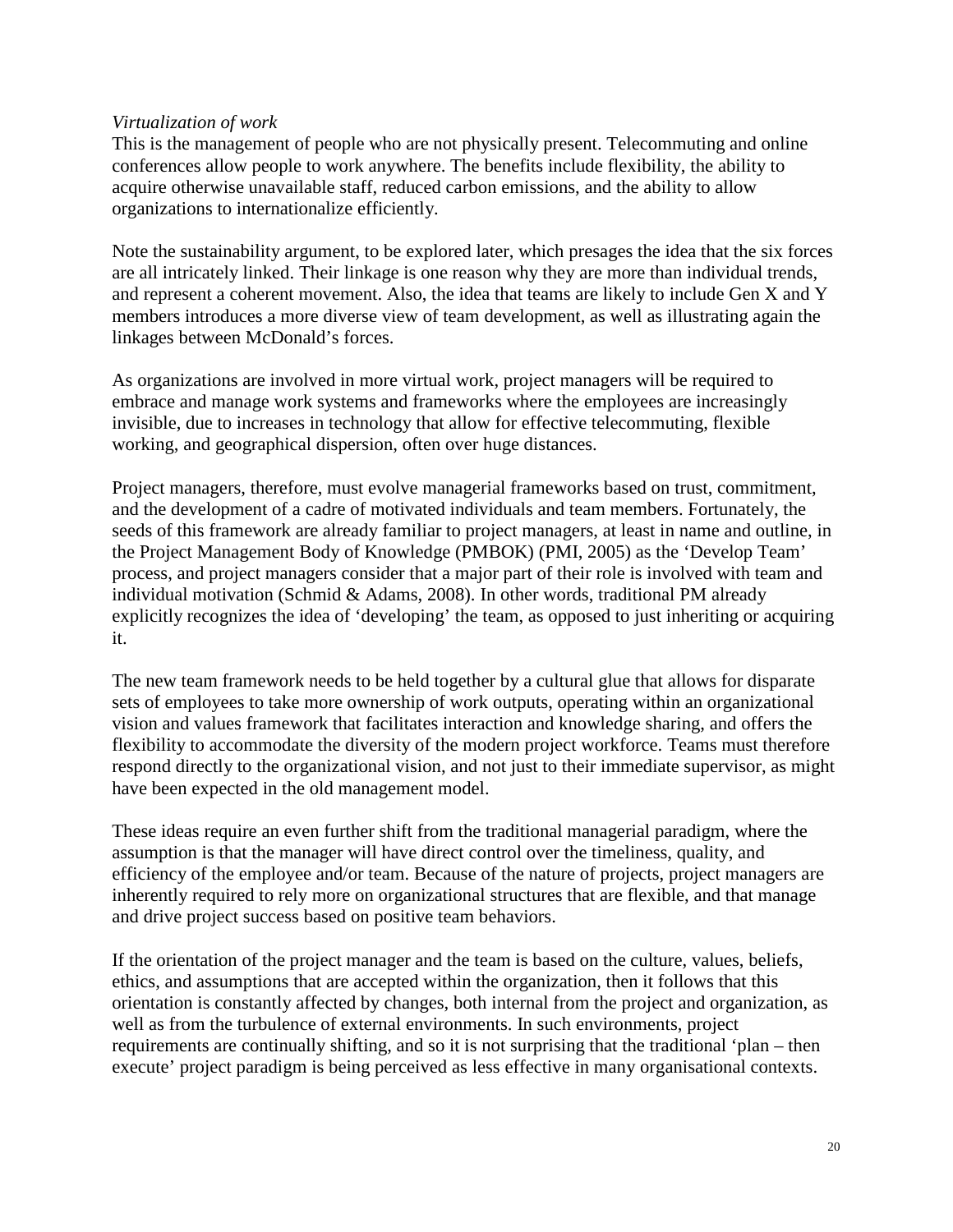#### *Open source work practices*

In PM, there is a shift towards managing behaviors, rather than prescriptive following of policies and procedures. Nowhere is this more evident than in the rise of a looser, and more iterative style of project-based working that has been labeled *Agile PM.* The introduction of agile practices into PM resonates with the idea of open source work practices, which are mentioned in McDonald (2011), and popularized by Tapscott and Williams (2006).

The agile approach has its roots in the *Agile Manifesto,* which consists of 12 philosophical statements that define a major shift away from 'Tools and Techniques' and towards 'Managing Behavior' (Beedle, Bennekum & Cockburn, 2001). The Agile Manifesto*,* suggests: "We are uncovering better ways of developing software by doing it and helping others to do it. Through this work we have come to value:

| Individuals and interactions | over | processes and tools         |
|------------------------------|------|-----------------------------|
| <i>Working software</i>      | over | comprehensive documentation |
| Customer collaboration       | over | contract negotiation        |
| Responding to change         | over | following a plan            |

That is, while there is value in the items on the right, we value the items on the left more". (Beedle *et al.*, 2001).

This is in contrast to the traditional model of software development where the end-user was not considered to be a stakeholder, and very little collaboration and communication took place. Anecdotally, it appears that the result was often either an unusable system or the user was simply asked to adapt to a less than ideal system.

The Agile Manifesto further elaborates the goals and objectives of agile software development as customer satisfaction by rapid delivery and integration of useful products; welcoming changing requirements from users even if they appear late in the development process; frequently daily cooperation between business people, users and developers; projects built around motivated individuals, who should be trusted; and regular adaptation to changing circumstances (Beedle *et al.*, 2001).

As many of the precepts of the Agile Manifesto have been incorporated into agile PM, such goals and objectives reinforce and emphasize the central and crucial role that the ultimate user of the project plays in PM. This paradigm change (Kuhn, 1962) has been widely adopted across the software industry, and there is significant evidence that the tenets have percolated to other areas, including PM, where the shift to agile has also been recognized as desirable, but is only just starting to gain widespread acceptance.

### *The decline of organizational hierarchy*

It is evident that organizations are flattening and reducing hierarchy. This requires that work become much more self-organizing. The rise of virtual teams and autonomous working has been well documented (Lee-Kelley & Sankey, 2008; Panas, 2006). Since projects use a wide variety of subject matter experts and focus on the work, rather than the organizational structure, organizational hierarchies are not particularly relevant to PM.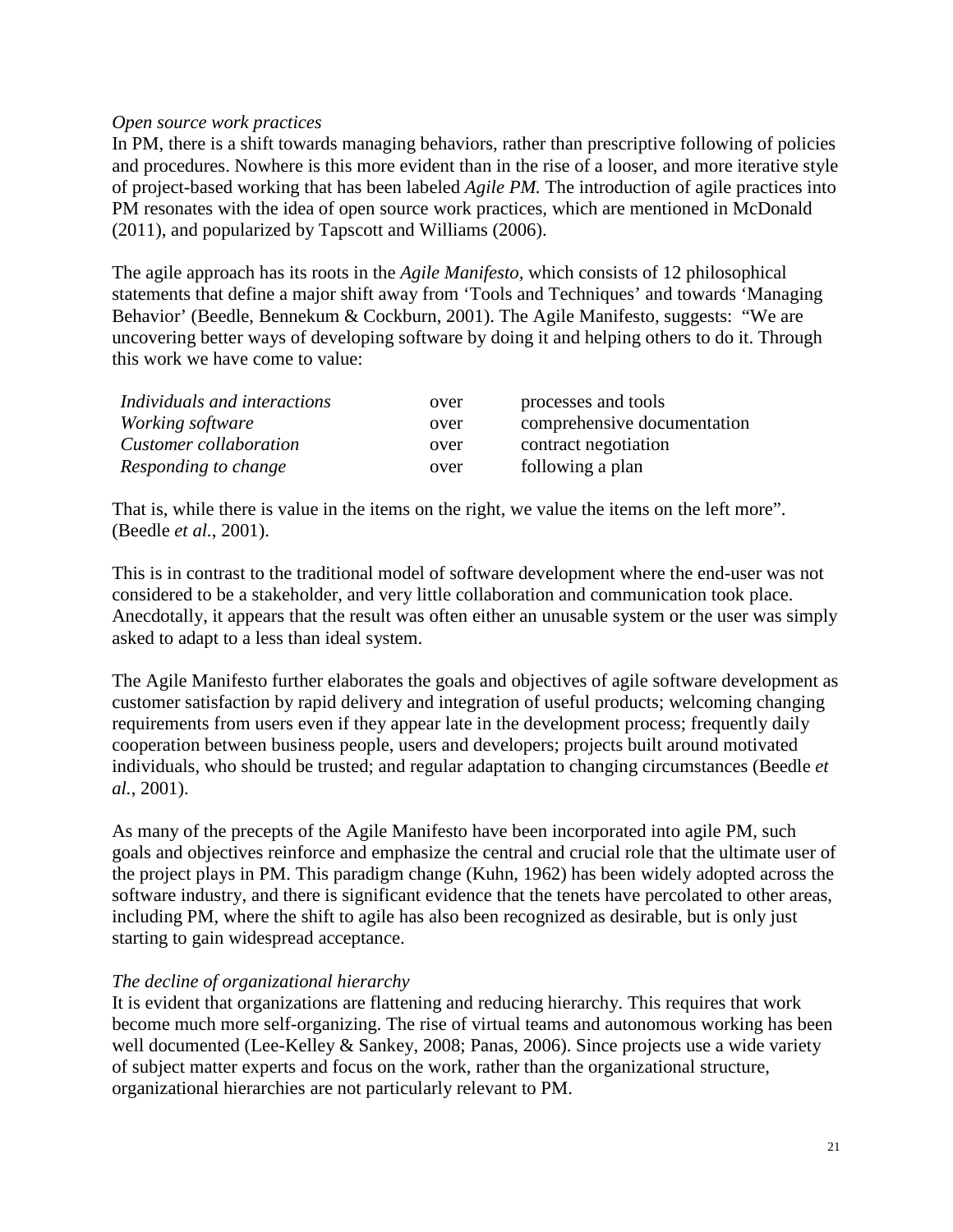This focus on delivery has resulted in the redefinition of the role of the project manager, differentiating it from the concept of a classical middle manager. Specifically, the project manager's role has never been one of micromanagement, but a situation where the principles of emotional intelligence, and the requirement to manage the behaviors of project team members are becoming pre-eminent. Even the PMBOK — which is essentially 'process' driven — has always expressed the idea that resourcing, and, specifically, the procurement and management of 'human' resources, is as important as being adept at planning and scheduling work.

Indeed, scarcity of the right resources is a constant problem within projects, especially with organizations endeavouring to manage change on many fronts simultaneously with a finite level of project resources. Resource dependency can assist in explaining how the wider environment is linked to organizational action via political processes (Hatch 1997b). Pfeffer and Salancik (1978, 229-230) suggest that: 'organizations are only loosely coupled with their environments, and… power is one important variable intervening between environments and organizations'.

As scarcity of resources (human, physical, or financial) provokes uncertainty, opportunities arise to cope with or resolve those uncertainties, and these opportunities can be translated into, or can influence, power distribution within the organisation. If project managers can resolve uncertainties through effective management of business-critical projects, then their power relative to the power of managers who may be resisting change is enhanced. Resolution of uncertainty, which may also be stated in terms of ambiguity, can also provoke opportunities to use improvisational interventions.

### *The rise of Generation Y values*

Another key to successful delivery of project outcomes is the control and motivation of human resources. This has become more important recently, given the diversity of the generational make-up of employees deployed in the management and execution of projects. Much has been made recently of the challenges of aligning the interests and expectations of the demographically diverse employee groups; usually described as the *Baby Boomer* generation, *Generation X*, and *Generation Y*. Recent articles by Gratton (2011) and McDonald (2011) have identified the integration and management of *Gen Y* employees as a key challenge for organizations.

The different values of these groups result in a significant tension, with the Baby Boomer generation now approaching retirement, and looking to manage succession. Baby Boomers often see seniority in terms of time served, as they have negotiated their way up through command and control-based hierarchies to gain organizational power and influence. Generation X employees have a high level of technical skill, are individualistic and opportunistic, and expect individual recognition for achievement. They are also often willing to abandon organizations for financial advantage. The incoming Generation Y is often highly educated, with significant levels of expectation. They want to be involved in meaningful and interesting work from the start of their working lives, and are socially connected and group-oriented, with short attention spans (Lancaster & Stillman, 2010).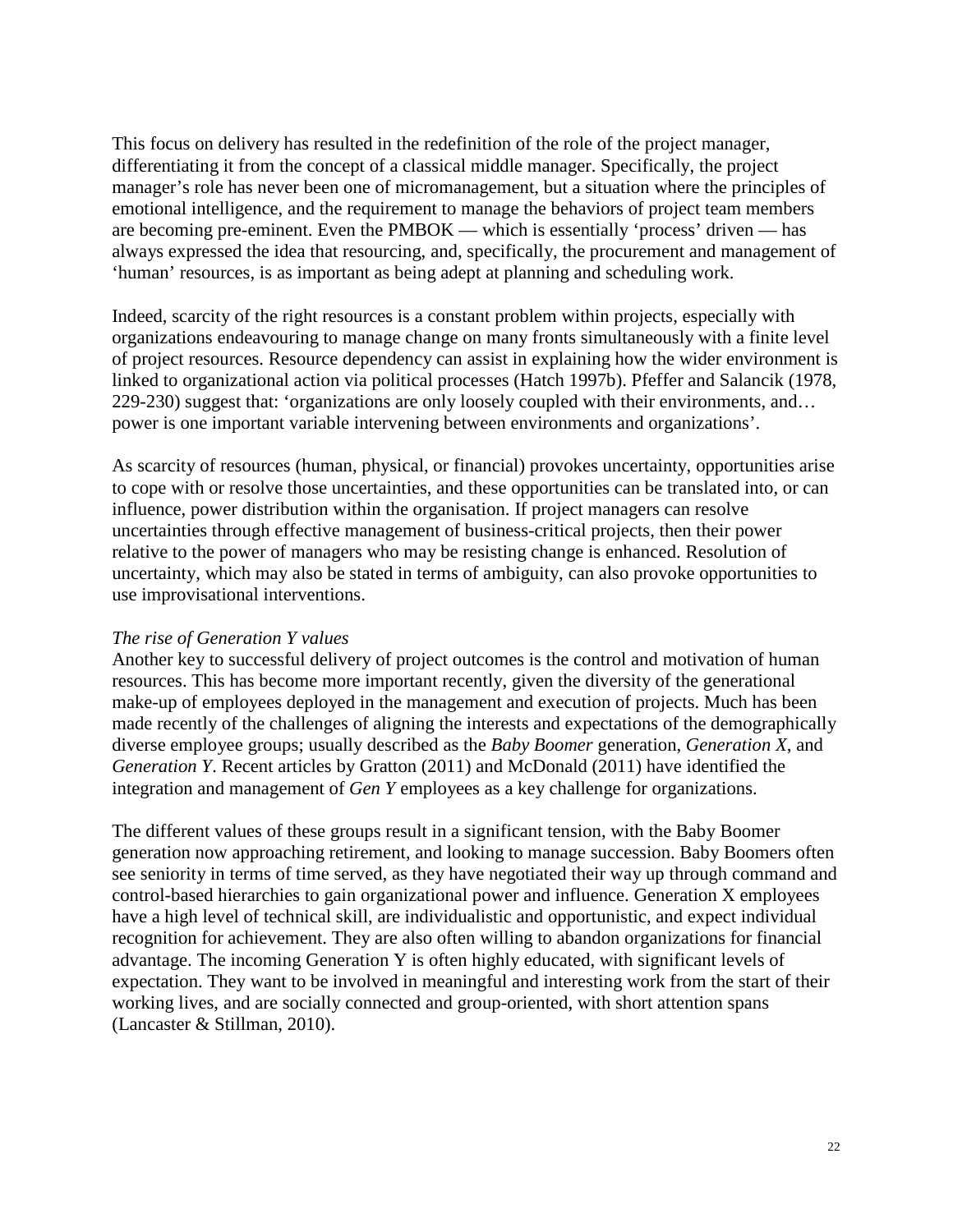As many of these incoming employees will be engaged in project-based work, this is a particular challenge for project managers. Ensuring a working environment and culture that supports these different styles is a significant challenge for both organizations and project managers.

There are of course a number of influential theories of motivation, and all are based around some element of the underlying principle that there is some driving force within individuals by which they attempt to achieve some goal in order to fulfil some need or expectation.

It is accepted that individual performance is a function of ability and motivation, and it follows that the manager (or in our case the project manager) must address the abilities and motivations of project team members. There are strong links here with the concept of emotional intelligence (Goleman, 1995), which is discussed later in this paper, and which is seen as a supporting factor in the location of motivational triggers.

Familiar to all PMs are the concepts of Herzberg and Maslow, which are required reading in the PMBOK. Early work on motivation was concentrated around 'content' theories, with the work of Maslow, Alderfer, Hertzberg, and McClelland being particularly influential. These early contributions focused on human needs, but have tended to be eclipsed by 'process' theories, which have a greater concern with the mental processes associated with motivated behaviour. Process theories include Expectancy theories (Vroom 1964; Porter & Lawler 1968), Equity theory (Adams 1965), Goal theory (Locke 1968), and Attribution theory (Heider 1958; Kelley 1973).

Expectancy theories are based on the premise that people are influenced by the expected results of their actions, and in later work, there are strong links with job satisfaction and performance, although there are many variables that can positively and negatively affect work behaviours. Mullins (1999, 365) suggests that: 'Employees with an internal control orientation are more likely to believe that they can influence their level of performance through their own abilities, skills or efforts. Employees with an external control orientation are more likely to believe that their level of performance is determined by external factors beyond their influence.' There is a view that internally controlled employees are more effective, although this has been disputed (Durand & Nord, 1976).

From a motivational standpoint, project managers wishing to manage their teams effectively, and hand opportunities to work autonomously to project team members, would benefit from knowledge of such attributes within their project team members. These are all seen as a critical component of the emerging *Project Management 2.0* paradigm.

### *The tumult of global markets*

Organizations are globalizing, and this means having to deal with the globalized nature of PM. Much of what intimately affects the project manager here is tied inextricably to the issues of managing virtual teams (see the section on *The virtualization of work* above), the moving offshore of manufacturing, and the reach of multinational corporations. Also of relevance are the problematic issues relating to the matching of PM maturity models in differing environments and cultures.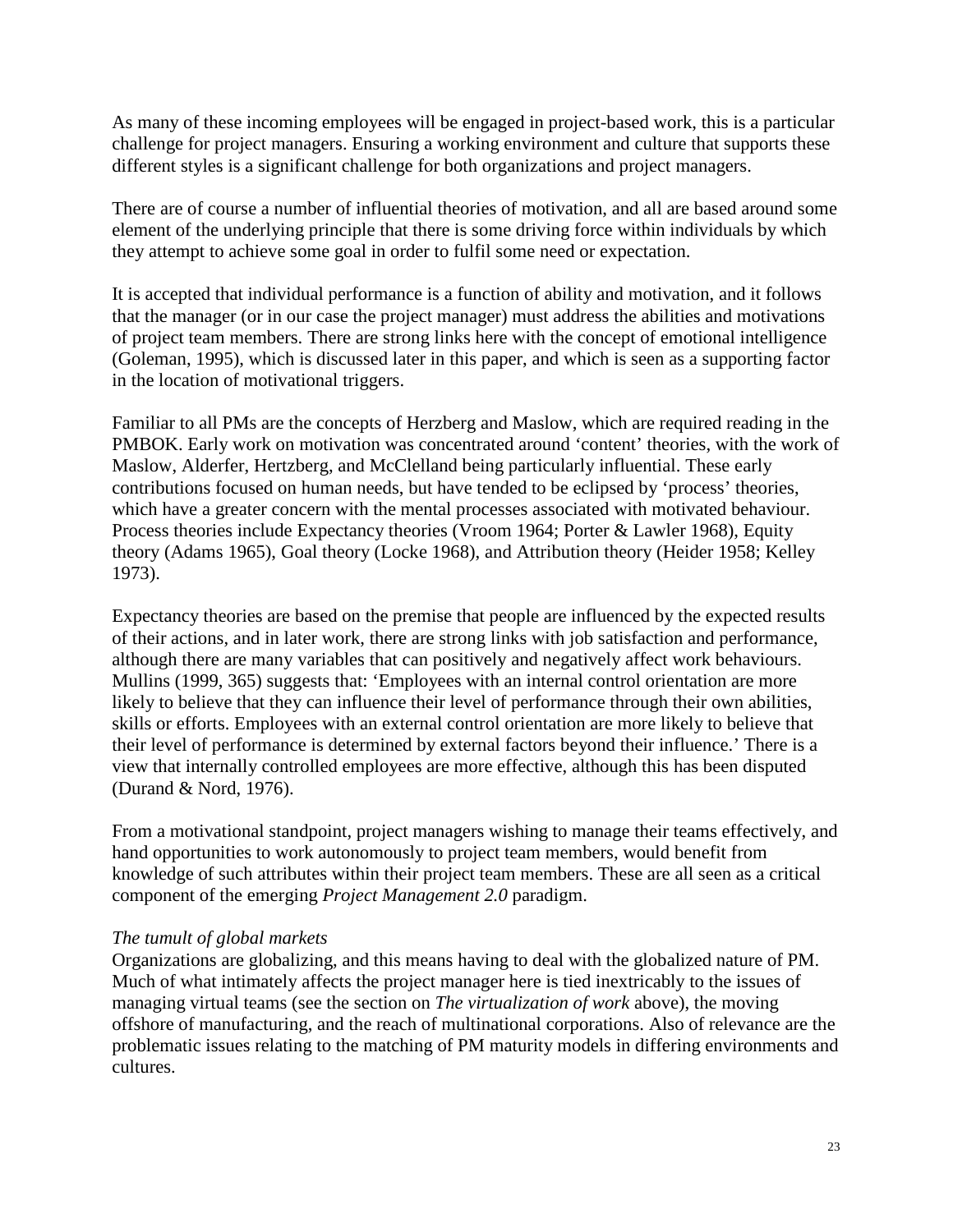Rapidly emerging economies such as China, India, and Brazil are not only consuming physical resources at a prodigious rate, but they are also attempting to build the maturity of their PM capabilities. This is putting strain on the supply of skilled human resources, particularly in the area of PM infrastructure. Added to this, other rapidly emerging nations (e.g. Nigeria; Indonesia; Turkey) have a huge demand for knowledge to improve the efficiencies and delivery of project outcomes.

It seems inevitable, therefore, that PM in such areas will embrace immense cultural and team diversity. The adept project manager will be required to encourage the sharing of and engagement with new modes of achieving. This is not new. With globalization, ideas have always been shared between countries leading to evolving models and cultures. For example, although Scientific Management, or 'Taylorism' (Taylor, 1911) was developed and applied in the United States, its ideas reached Japan where, with the help of Deming's 'Quality Cycle' documented in Deming (1993) — they refined it and utilized it, which led to the development of Total Quality Management. These strategies were than adapted and brought back the West, where they were combined with other methodologies (i.e. Motorola's development of Six Sigma).

This sharing is a required and desired attribute of the emerging PM model. The PMBOK is often criticized for imposing a US business and cultural ethic as a standard. This will have to evolve into a much more multicultural document if it is to remain a significant global standard. The PMBOK is also based on explicit knowledge, whereas tacit forms of knowledge are equally influential in moving modern projects forward.

# *The imperative of project-based business sustainability*

Business today is beginning to appreciate the value of sustainable practices. In line with this trend, we see a significant and growing requirement for project-based sustainability, which includes the following precepts that are mainly drawn from the work of Malzman & Shirley (2011).

First, project managers will be required to view projects through an environmental lens to meet the stakeholder requirements of environmentalism and to comply with future and emerging sustainability standards. Using a set of disciplined and integrated processes, the 'accidental green project manager' can become a professional, sustainably conscious project manager who is always cognizant of the environmental impact and green aspects of the project.

Second, in the future, thinking associated with the environment will be considered to be embedded into delivery criteria in a similar way to that in which quality is viewed today. Green project management will be planned into the project or program, not simply added on as an afterthought. Just as investment in quality, investment in green project management will be more than offset by the savings and opportunities it provides.

Third, embedding an environmental strategy into the project will provide opportunities for additional success criteria to be delivered by the project as a whole, as well as motivating the environmentally conscious team, and satisfying a wide variety of diverse stakeholder demands (Matzman & Shirley, 2011).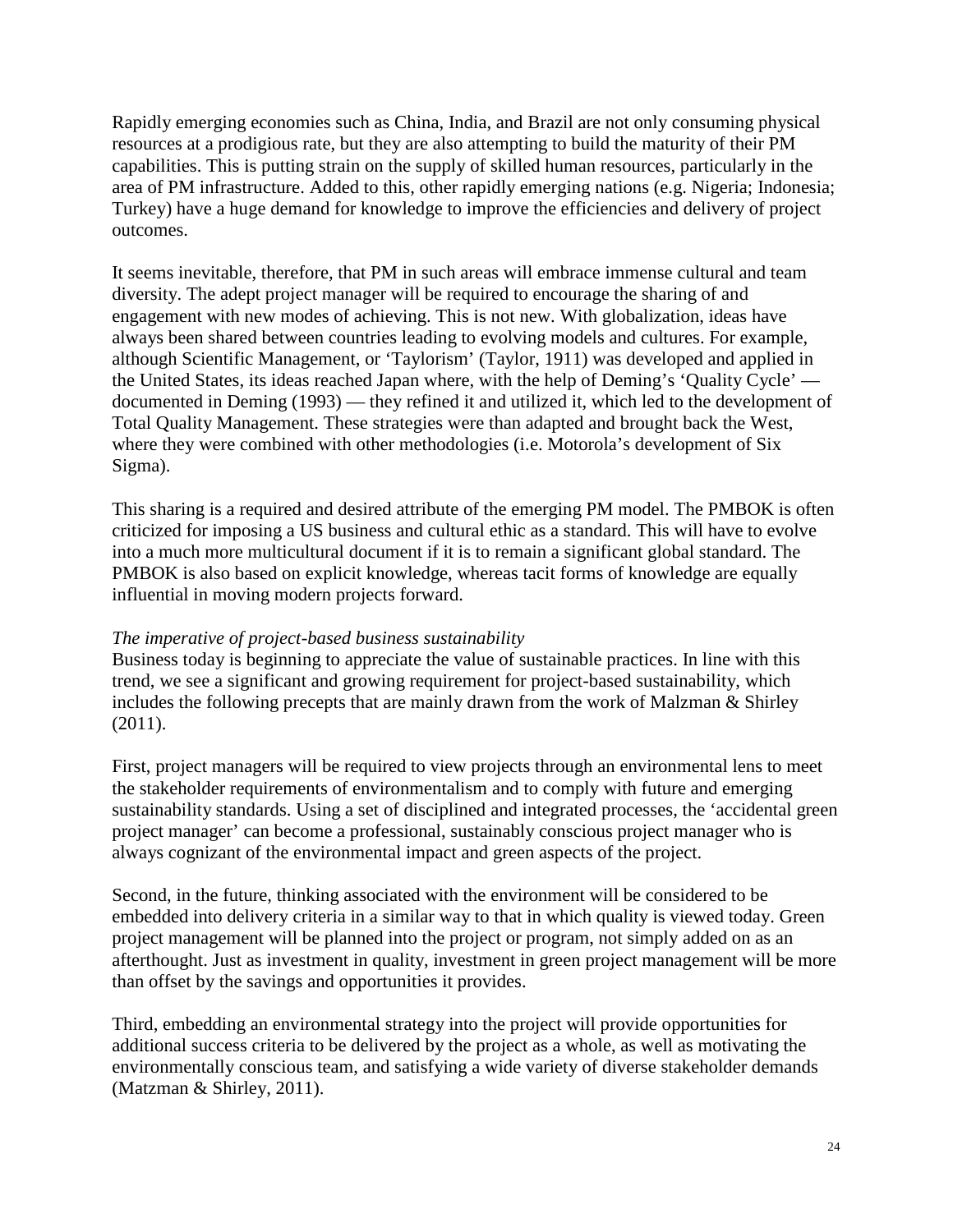As an example, every year construction projects cause deforestation (Matzman & Shirley, 2011). Such projects impact the environment by causing degradation and loss of biodiversity. Projects may also cause air pollution, smog, ozone depletion and water pollution. These are top-down constraints that will drive the imperative of green project based business sustainability.

A number of top-down mandates and guidelines are emerging that project managers will need to be cognizant of (Malzman & Shirley, 2011). Standards incorporated by reference are a daily part of the project manager's job, and so they should be well prepared to deal with such eventualities. The challenge is the emergence of yet another set of complex standards, wielded by highly motivated stakeholders.

First, the International Organization for Standardization, ISO 14,000, is the global green standard developed by the international organization for standardization. It is essentially a family of standards that addresses the various aspects of environmental management. The guidelines provide a framework for project managers to validate that their processes are green, and that they are making serious efforts to ensure sustainability.

Secondly, the Kyoto Protocol has been in force since December 1997, with more than 190 countries having ratified the agreement. Other organizations have also enacted significant legislation: the Environmental Protection Agency (EPA) in the US, which has a mission to protect human health and the environment; the European Environment Agency; and even states like California, which has its own legislation (AB32). California uses market and regulatory mechanisms to achieve real, quantifiable, cost-effective reductions of greenhouse gases. As these standards become more accepted, project managers will be required to comply with them.

Finally there is a growing bottom-up demand from project stakeholders, sponsors, and customers that will result in the imperative of project-based and business sustainability. A substantial number of US consumers are already paying a premium for a home with green features. According to PM Network (2009), nearly 2/3 of US consumers say they would be willing to pay a 10% premium for a home with green features. The alignment with McDonald's (2011) imperative of business sustainability is direct.

### **The direct application of the forces for change**

As an example of the relevance of these forces to PM, in Table 2 below we illustrate their application in the case of Apple Inc. in its development of several iconic products, including the iPod and iPad. The rationale for choosing this organization is built around the remarkable renaissance of Apple over the past thirteen years, from its early and relatively unsuccessful times as a 'minor' — at least in terms of market share — designer and manufacturer of desktop computers, through the 2001 introduction of the iPod, and from that 'disruption' of the mobile music sector to the equally disruptive entries into the smartphone and tablet sectors. In these activities over the past decade or more, Apple has transformed itself into a valuable and iconic brand with an evangelistic following among its consumer base.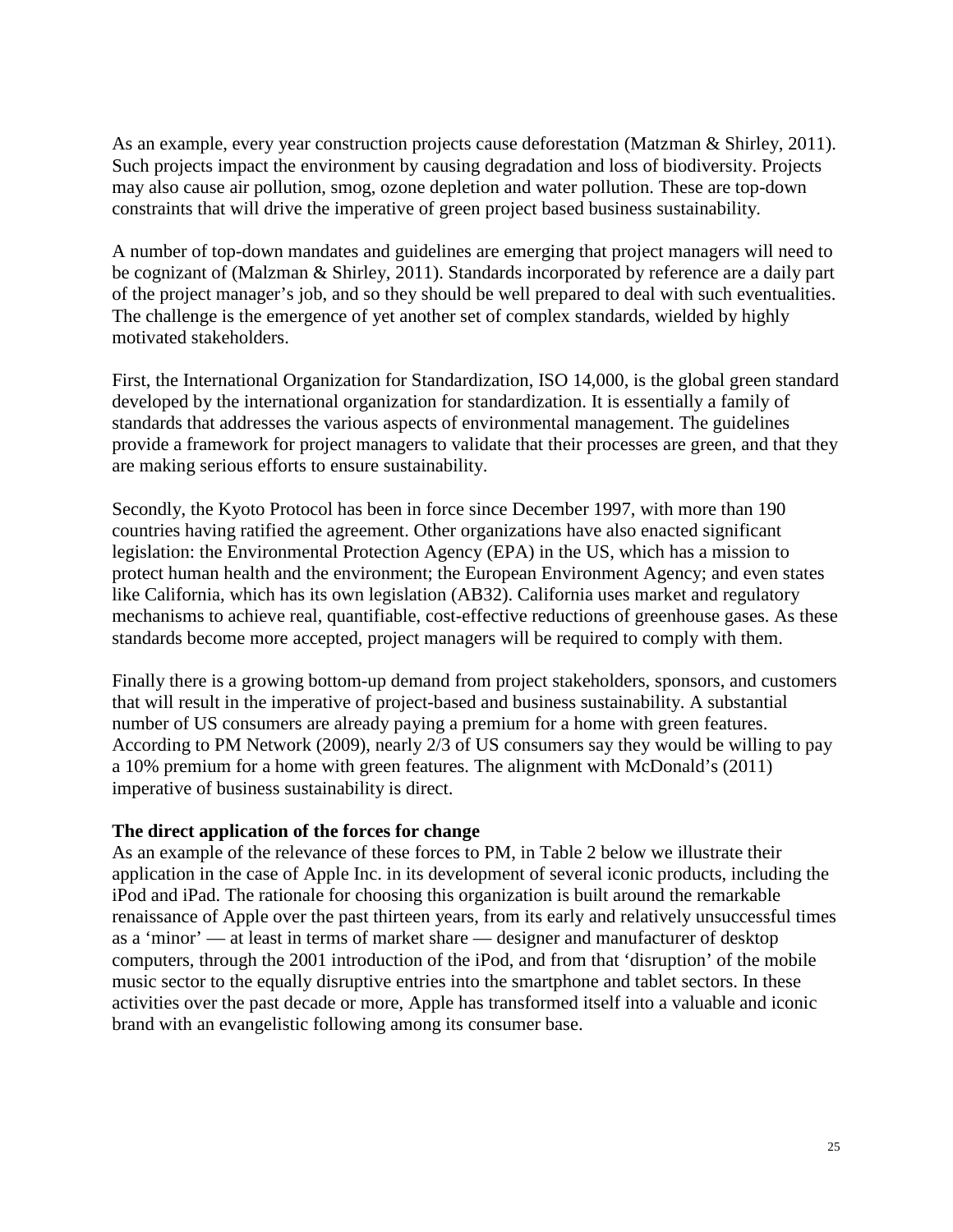| <b>Management</b><br>2.0 Forces                        | <b>PM Concepts</b>                                                                                          | <b>Apple Responses</b>                                                                                                                                                                                                                                                                                                                                                                                                                                                                                                                                                                                                                                                                                                                                                                                    |
|--------------------------------------------------------|-------------------------------------------------------------------------------------------------------------|-----------------------------------------------------------------------------------------------------------------------------------------------------------------------------------------------------------------------------------------------------------------------------------------------------------------------------------------------------------------------------------------------------------------------------------------------------------------------------------------------------------------------------------------------------------------------------------------------------------------------------------------------------------------------------------------------------------------------------------------------------------------------------------------------------------|
| Virtualization<br>of Work                              | <b>Virtual Teams</b><br>and Virtual<br><b>Projects</b>                                                      | Apple manufactures its iPods, iPhone and iPad in China<br>and Taiwan. The design work occurs in California,<br>requiring a detailed interaction between the teams. Apple<br>has invested heavily in virtual teaming education and tools.                                                                                                                                                                                                                                                                                                                                                                                                                                                                                                                                                                  |
| <b>Open Source</b><br>Work<br><b>Practices</b>         | <b>Shift from</b><br><b>Tools and</b><br><b>Techniques</b><br>toward<br><b>Managing</b><br><b>Behaviors</b> | Apple has produced outstanding products such as the iPod<br>and iPhone in record time largely due to adoption of bold<br>agile project management processes. Apple believes<br>strongly in 'forever tinkering with products and processes,<br>always on the lookout for better' (Apple, 2011). Evidence<br>of this agility is that Apple can deliver in considerably less<br>time whenever a major upgrade or fix is needed<br>(Sadington, 2011).<br>Agile project management is vital in a field where<br>innovation is a major success factor. This resonates directly<br>with McDonald's characterization of open source work<br><i>practices</i> as 'In keeping with open source principles<br>anything not directly relevant to creating an immediate<br>customer response has been done away with.' |
| Decline of<br><b>Organization</b><br>al Hierarchy      | <b>Re-definition of</b><br>the role of the<br>Project<br><b>Manager</b>                                     | A shift from the status quo takes courage, whether it is for<br>product development or for project management. Greg<br>Joswiak, an Apple Vice President, mentions courage as one<br>of four Apple defining traits. He adds that a key<br>differentiator in the success of Apple is bold business<br>decisions, and the implementation of projects in a bold<br>manner by adopting new, unproven technologies and<br>abandoning older ones ahead of its competitors (Ong,<br>2011). 'Courage drives a lot of decisions in business,'<br>Joswiak says, 'Don't hang on to ideas from the past even if<br>they have been successful for you. You don't build a<br>product just because everyone else has one.'                                                                                                |
| <b>Rise of</b><br><b>Generation Y</b><br><b>Values</b> | <b>Focus</b> on<br>'modern' and<br>evolving<br><b>Stakeholder</b><br>Relationship<br><b>Management</b>      | Apple is known for its innovative staff, acquired from all<br>over the world. Apple seeks the best people, and this is<br>documented in their corporate site, 'We're perfectionists.<br>Idealists. Inventors. A job at Apple is one that requires a lot<br>of you, but it's also one that rewards bright, original<br>thinking and hard work.' (Apple, 2011) After initially<br>experiencing a period of "culture shock" in which they<br>must adapt to the work ethic and absorb the values, they<br>become committed, and stay forever. Apple invests<br>significantly in its staff, who are among the most highly<br>motivated employees globally.                                                                                                                                                     |

**Table 2. Apple's PM responses to the six forces**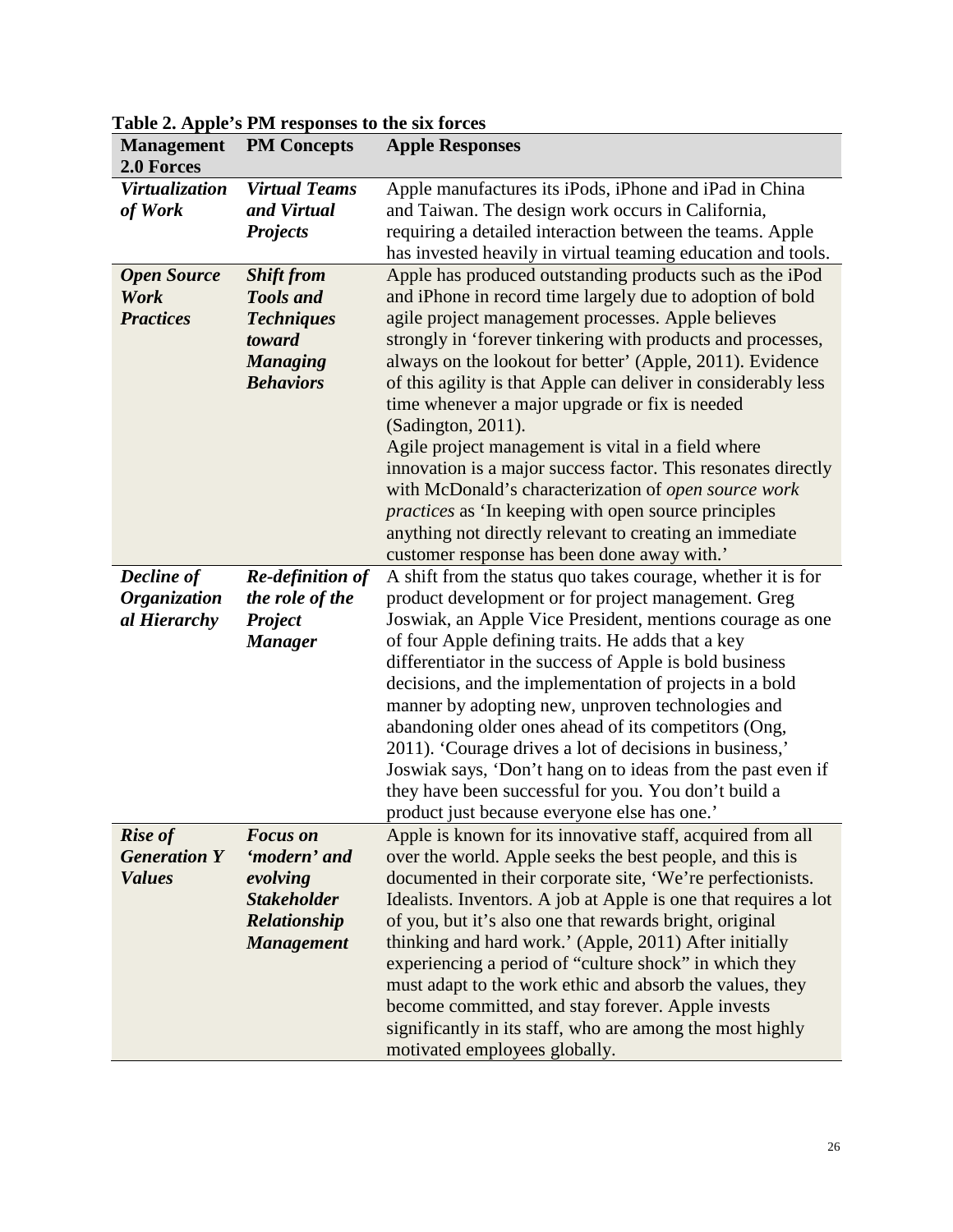| <b>Management</b><br>2.0 Forces                                                | <b>PM Concepts</b>                                                              | <b>Apple Responses</b>                                                                                                                                                                                                                                                                                                                                                                                                                                                                                                                                                                                                                                                                 |
|--------------------------------------------------------------------------------|---------------------------------------------------------------------------------|----------------------------------------------------------------------------------------------------------------------------------------------------------------------------------------------------------------------------------------------------------------------------------------------------------------------------------------------------------------------------------------------------------------------------------------------------------------------------------------------------------------------------------------------------------------------------------------------------------------------------------------------------------------------------------------|
| <b>The Tumult</b><br>of Global<br><b>Markets</b>                               | <b>Global Projects</b>                                                          | The iPad and iPod are global products, internally and<br>externally: microprocessors from the US, disks from Japan;<br>accessories from Thailand; manufacturing in China.<br>Apple's finished gadgets are assembled at industrial<br>compounds in Longhua, China. The products are sold<br>internationally, requiring multilingual marketing, and deals<br>with organizations as diverse as local phone companies and<br>global record companies.                                                                                                                                                                                                                                      |
| <b>The</b><br><b>Imperative of</b><br><b>Business</b><br><b>Sustainability</b> | <b>The Imperative</b><br>of Project-<br><b>based Business</b><br>Sustainability | The iPad was designed by Apple to be a sleek user-friendly<br>device. By making it thinner and smaller, it is also a green<br>product. How green is the iPad? According to Steve Jobs,<br>Apple designed the casings using recyclable aluminum.<br>The screens use LED-backlit displays, which are more<br>energy efficient than LCDs and the glass is free of mercury<br>and arsenic. Furthermore, the iPad contains no brominated<br>flame retardants and is completely PVC-free. The body of<br>the iPad is manufactured with recycled aluminum and<br>glass. The Apple iPad illustrates how sustainability cannot<br>be an afterthought in project management (Schwartz,<br>2010). |

**Table 2. Apple's PM responses to the six forces (Contd.)**

Our approach and terminology in applying the McDonald 'forces' should be familiar to PM academics, and demonstrates how a successful organization has responded to the above forces while still dominating specific markets by the provision of innovative, desirable products.

# **PM trends**

There are a number of trends that have been manifesting themselves within the PM arena over that past five years, and the effect of these trends has been to engender the beginning of a shift in understanding the way in which PM is administered and managed. However, at this point, practitioners have only scratched the surface of the shift in thinking that needs to take place.

The first of these trends is that 'process' is being superseded by the need for astute and effective project managers to have an innate ability to manage behaviors. This is not to say that process is redundant, but that it is no longer 'enough'. Essentially, for many project managers, process is embedded in the Bodies of Knowledge (BoKs) published by the various major professional PM associations (i.e. PMI, APM, AIPM, P2M, etc.). The traditional prescriptive mode of PM has been documented in academic and practitioner texts, and in the BoKs, and requires that the project manager follows the historically accepted PM paradigm of plan – then execute the plan with the minimum of deviation.

This is in contrast to the explicit inclusion in the BoKs of the recognition that *projects change*! Since projects are unique, and at least theoretically have not been done before, a one-size-fits-all approach cannot possibly work. Lately, this paradox has been explicitly explored, and more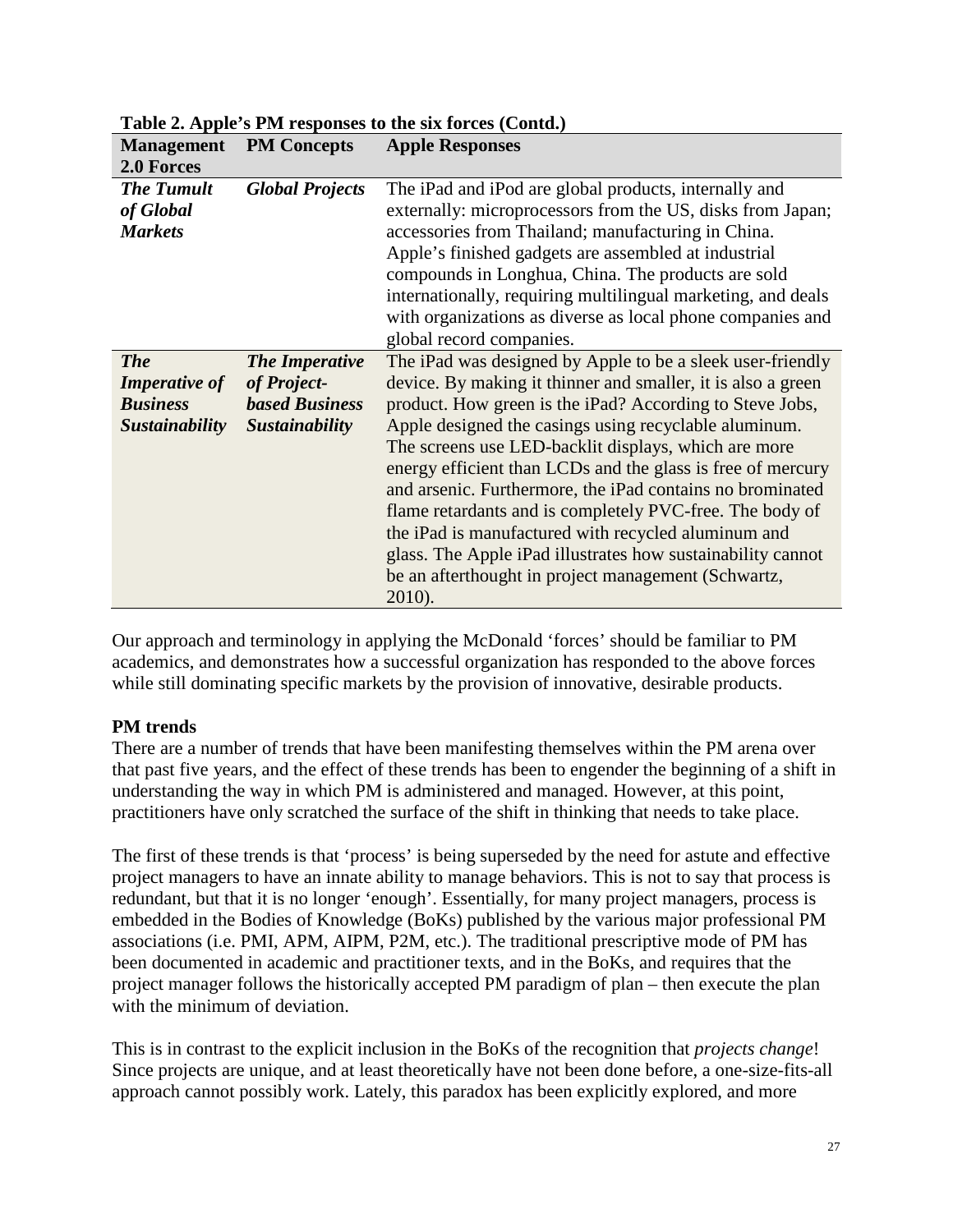recent thinking suggests that effective project management requires a more flexible model geared to dealing with varying levels of uncertainty, where softer skills are emphasized, and the ability to manage behaviors is both prized and demonstrably effective.

This shift suggests that the role of project management in particular, and that of management in general, is no longer to impose 'command and control' based imperatives, and then to micromanage actions within that structure. Rather, it is to create a climate within the organization where individuals and teams can exercise their own control over both work design and the creation of deliverables, without micromanagement. What we are talking about here is the linking of human systems and social organization as a foundation stone of team-based project work.

A second trend is a softening of the rigor surrounding the management of risk. Notwithstanding the various frameworks for managing risk (including ISO31000), there is a shift away from an absolute adherence to the avoidance of risk, toward an appreciation of planning safely. Modern thinking suggests that risk management incorporates an element of controlled risk taking, but with a firm grasp on recovery. In adopting this viewpoint, the critical rhetorical question becomes "Can I recover if the emerging requirements of a project take it in a direction where risk is higher?" It could also be argued that given the more recent focus on 'value', the biggest risk of all is in delivering a project that does not meet user needs.

It is also arguably naive to think that a project can be specified comprehensively and completely. If we accept that the broad definition of a project is something that is unique and has never been done before, then the concept of total risk avoidance is one that is essentially unrealistic. Defining the risks and having a plan to ensure that they do not arise will become sufficiently constricting that project progress and execution becomes an untenable outcome. There is also a tendency for project managers to develop a risk plan, and then to assume that because they have that plan, they do not need to monitor ongoing and developing risks. Additionally, if something is not on the risk plan, then sometimes it is not considered to be a risk at all!

The current shift in thinking about these issues is towards scanning the environment for emerging risks, and developing a contingency for recovery, which has parallels with contingency planning and scenario planning. Rather than trying to imagine the ways in which a deliverable may fail, which includes estimating probabilities and impacts, the modern approach is simply to ask, "If the deliverable fails, what can we do about it?"

A third trend is related to generational tensions in managing employees and project team members. Much has been made recently of the challenges of aligning the interests and expectations of the various demographically diverse employee groups described earlier. Recent articles by Gratton (2011) and McDonald (2011) have identified the integration and management of 'Gen Y' employees as a key challenge for organizations. As many of these incoming employees will be engaged in project-based work, this is a particular challenge for project managers.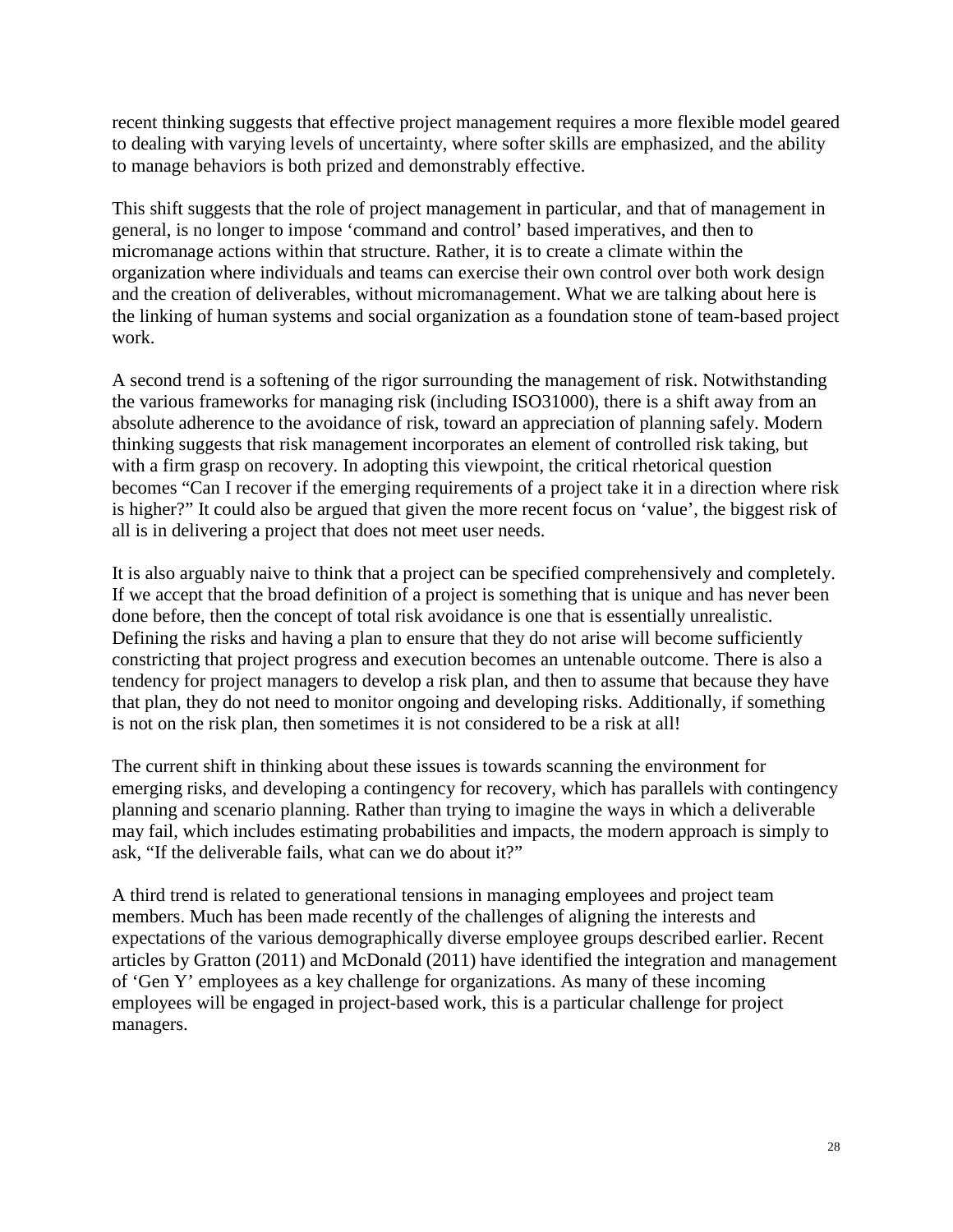There is also a trend among Gen  $X & Y$  who as employees are arguably becoming more like entrepreneurs, or maybe *intrapreneurs*, in that they are often expected to innovate in *real time* within their organizations to resolve issues as they arise. This is the essence of improvisation, which is an increasingly important managerial skill, and it is also linked to an emerging area known as effectuation (Sarasvathy, 2008), which involves problem solving through human actions in environments that are essentially unpredictable.

A fourth trend, which is gaining in influence, includes an understanding of the influence of complexity and ambiguity on project-based work. Historically, it was accepted that although complexity is an inherent property of projects, and perhaps even more so of programs and portfolios, ambiguity was fundamentally a problem linked to poorly specifying the project, and the difficulties in articulating, specifying, and documenting user requirements and deliverables. This has been addressed by the trend towards agile PM, a part of which involves user requirements being iteratively developed through prototyping and multiple versions, with the specification emerging naturally over time.

Complexity and ambiguity are often spoken of as a single phenomenon in projects, but are in fact independent of each other. Ambiguity is related to meaning and understanding, and is an antonym of clarity and clearness. A requirement or expected outcome is ambiguous if it is articulated in terms that can be interpreted in more than one way, and agreed terminology, standardized and agreed vocabulary, and good and consistent communication can contribute significantly to the resolution of issues and problems in this area. It has already been mentioned that the concept of bounded rationality (Simon 1957; March & Simon 1958) informs the ambiguity issue, and is relevant here.

Complexity is however different, and is inherent and increasing in our modern interpretation of project-based management. Complexity also has a different dimension to 'complicated'. Something is complicated if it has a large number of interdependent and interconnected component parts, but complexity has an additional element. Cooke-Davies (2011:2) suggests that: 'a project can be said to be complex if it consists of many interdependent parts, each of which can change in ways that are not totally predictable, and which can then have unpredictable impacts on other elements that are themselves capable of change'. This tendency toward unpredictable change is the key challenge in managing project complexity.

It could however be argued that historically we have considered project scope in terms of both complexity and ambiguity. A project might be simple (i.e. non-complex) but may have significant elements where the requirements are ambiguous because the scope of the project has been poorly defined. Alternatively, a project may be complex (i.e. with many interconnected and interrelated components), but with no ambiguity because the scope is well and comprehensively defined.

The fifth trend is towards an understanding that PM is more about managing behaviors than managing process. This is not a new assertion, and much has been written in the past decade or so about this shift. However, the assertions in this area are maturing, based on emerging theoretical lenses, including Goleman's (1995) work on emotional intelligence. There are criticisms of the scope and rigor of Goleman's work (Ashkanasy & Daus, 2005; Locke, 2005),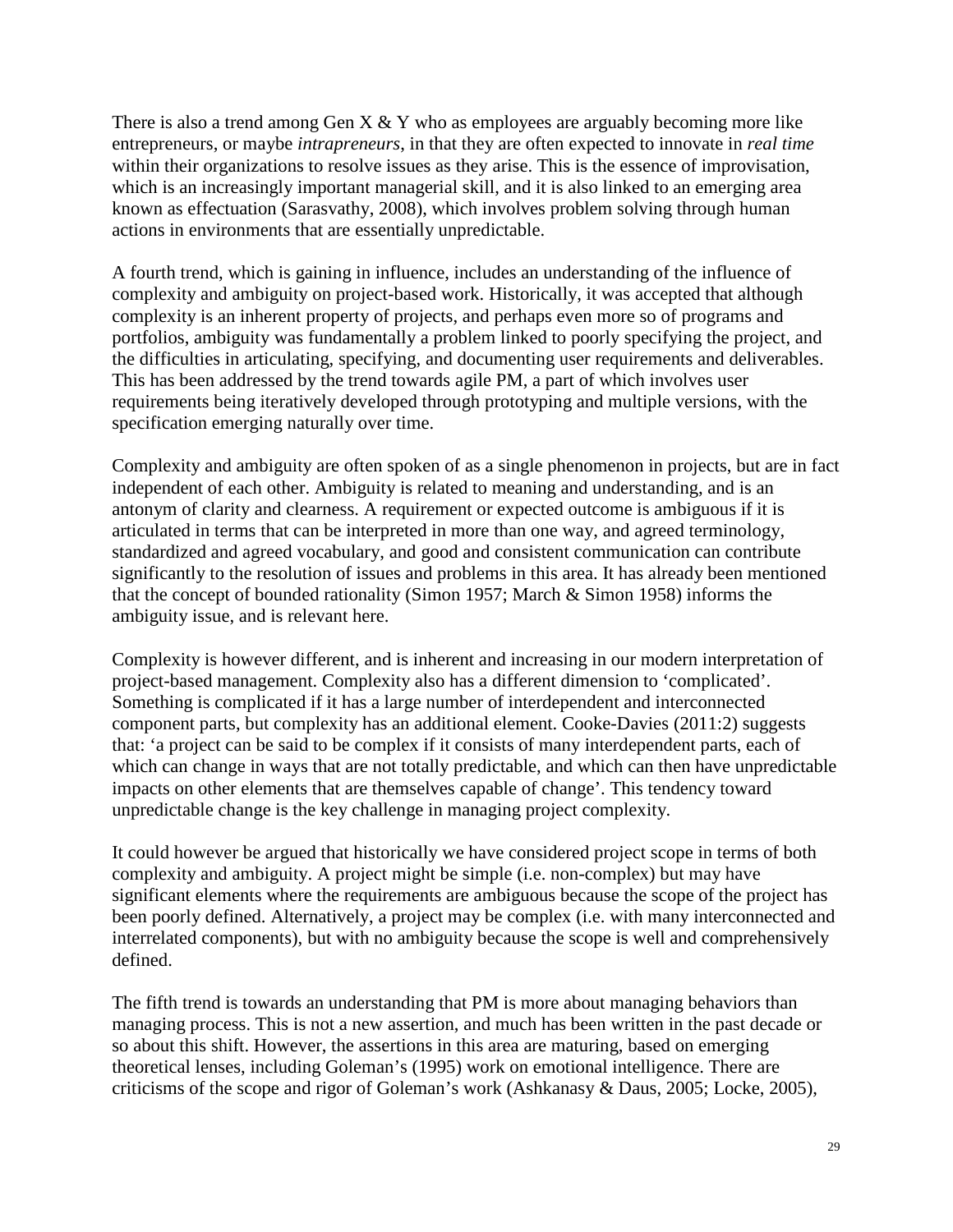but the basic principles of understanding your own emotional profile and engaging emotionally with people in order to understand how to manage, motivate, and lead them is undeniably a powerful tool in the management of people within the project domain.

This shift toward a reliance on the management of behaviors rather than process is motivated by our understanding that project deliverables, especially in changing and culturally diverse projects, are socially constructed by individuals and small groups of human actors, and being able to effectively influence their performance is a key element in the successful delivery of projects within the proposed Project Management 2.0 paradigm.

Extending this shift towards managing people effectively takes us into another area where projects are moving towards more adaptive processes rather than rigid and highly prescriptive processes, and in favor of leveraging the personal knowledge base and tacit skills of project managers and project team members. Improvisation is 'action as it unfolds' (Moorman & Miner, 1998a) or, if you prefer to articulate this in more project-based terms, planning simultaneous with execution.

Improvisation as a contribution to the lexicon of management styles has an excellent pedigree, emerging from Karl Weick's (1979) work on organizational sense-making, with the literature growing in maturity and empirical support through the past dozen years in many areas, including organizing (Cunha and Cunha, 2001; 2008; Hatch, 1998; 1999; Zack, 2000), organizational change (Cunha and Cunha, 2003; Orlikowski, 1996; Weick, 1993), organizational learning (Barrett, 1998; Crossan and Sorrenti, 1997; Miner et al., 2001; Vendelø, 2009), and organizational memory (Moorman and Miner, 1998b).

Improvisation is also starting to permeate the project management domain (Leybourne, 2009; Leybourne and Sadler-Smith, 2006) and we are getting closer to a more nuanced understanding of the nature of organizational improvisation (Ciborra, 1999; Cunha et al., 1999; 2002; Crossan et al., 2005; Hatch, 1997; Kamoche et al., 2003).

The essence of organizational improvisation is that it is usually delivered quickly; the assumption being that improvised interventions are required to resolve unforeseen issues and emerging requirements. There is therefore a need to mobilize quickly and rely on readily available resources, together with the tacit knowledge of the project team, with successful improvisational interventions generating a form of emerging *best practice*. However, this also requires a shift away from thinking incrementally (i.e., plan-execute) towards a more creative and innovative mindset. This also requires an organizational climate that allows project team members the space and encouragement to try new ways of circumventing process. Organizations therefore need to shift to a culture that is accepting of new ideas, and supportive of attempts to execute them.

For some organizations this is a problematical concept. Notably, public sector organizations, with their reluctance to dismantle hierarchies and formalized management structures, have difficulty in adopting and/or supporting such *unstructured* activity, as historic modes of achieving are embedded, and adaptation to new models is challenging.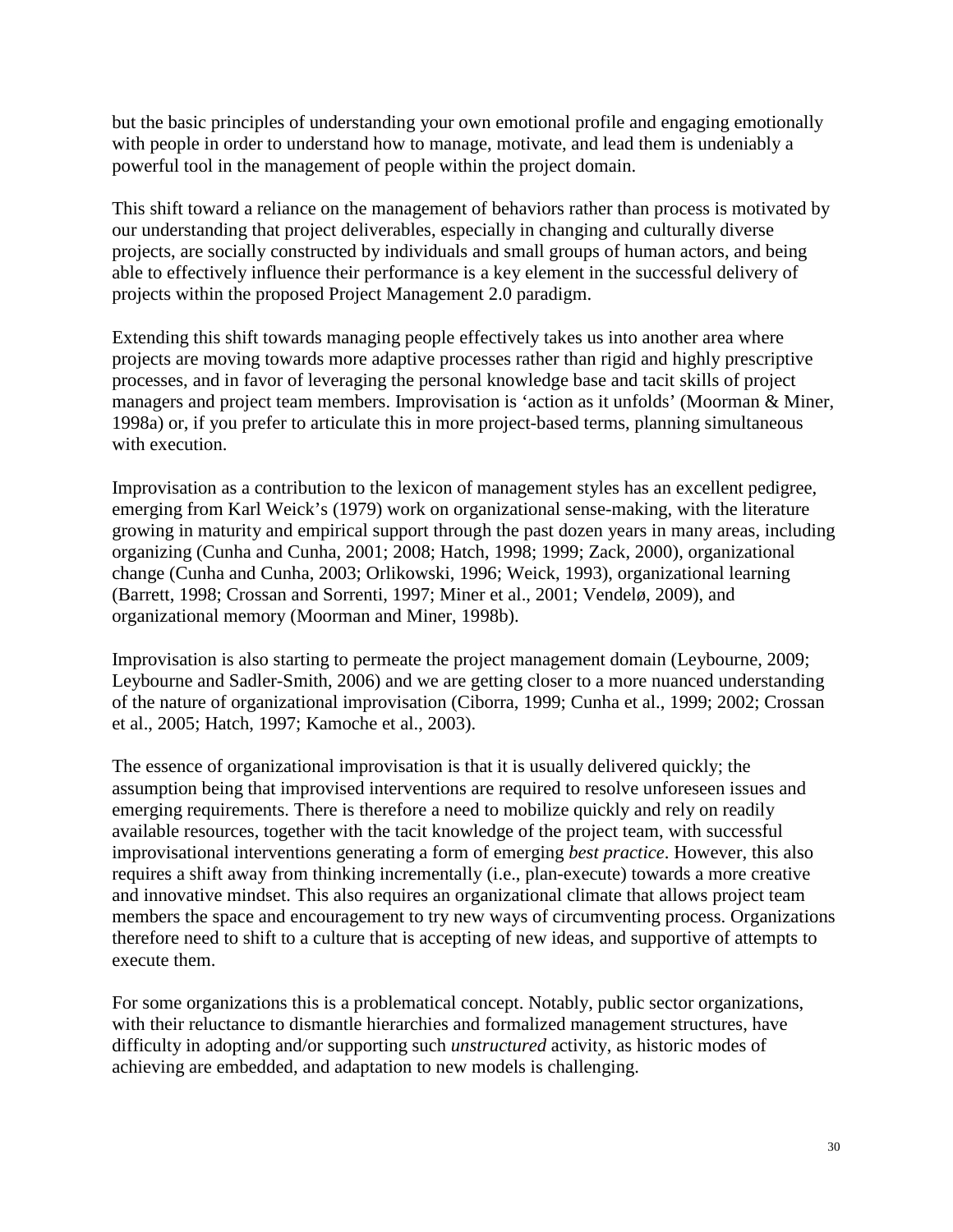Some of this resistance within certain organizational sectors revolves around a reluctance to rely on tacit rather than explicit knowledge. Traditional PM models rely on explicit and documented knowledge (i.e. PMBOK), whereas evidence suggests that the evolution of PM will increasingly rely on a more 'tacit' knowledge base (Sense, 2007). Additionally, the concept of emerging best practice relies to a significant extent on the harvesting and codifying of tacitly generated improvisational interventions, in order that they can be shared for wider organizational and project benefit. Notably, the creativity, intuition, and bricolage constructs of improvisation theory, are essentially tacit, which causes significant tension with the explicit nature of process-based and highly documented frameworks such as PRINCE2 and the various Bodies of Knowledge.

The inference here is that knowledge does not need to be written down to be effective. Indeed, the effectiveness of tacitly based knowledge is a major tenet of the theoretical underpinning for knowledge management and the concept of the learning organization (Polanyi, 1958; 1966; Senge, 1990). Nonaka and Takeuchi's (1995) work in this area argues that competitive advantage is founded in the organisation's ability to create new forms of knowledge and translate it into innovative action.

Project managers often have to devise new ways of achieving required outcomes. We are not suggesting here that process, and its attendant policies and procedures, are obsolete, but rather that tacit knowledge can be powerful in the right circumstances, and that the emerging PM model should recognize that. An interesting question is the extent to which tacit knowledge depends on the successful accumulation of explicit knowledge. For example, is the PMBOK a sufficient base for a project manager to begin to employ tacit knowledge?

This style of working, and the 'minimal structure' (Cunha *et al,* 1999: 318) that comes with it does of course require some modification to the way in which project team members are managed. Project managers will need to allow people on the project to *grow* their capabilities and skills in this area over time, and earn trust in their abilities. Commitment theory (Etzioni, 1975) comes into play here, in that the organization and the project manager need to build a culture where employees and project team members are committed to the outcomes of the project. The development of teams that can generate emerging best practice takes time, and an acceptance of the need to create temporal and managerial space for experimentation and learning. Indeed, it would be sensible to limit improvisational activity to areas that are less critical to project success until an element of expertise is gained.

Many of these themes and trends are creating a *contested space*, where there is a tension between the traditional and understood model of PM, represented by frameworks and tools that are explicit and documented (i.e. PMBOK) and which are driven by process, and the more behavioral and emergent model, which is significantly more improvisational and ambiguous. This tension needs to be resolved by defining, among other things, where the transition occurs from explicit knowledge to tacit knowledge, and whose tacit knowledge is effective, and why. As we formalize and organize these issues into a coherent set of empirically supported outcomes, a new paradigm, tentatively labeled Project Management 2.0, will emerge.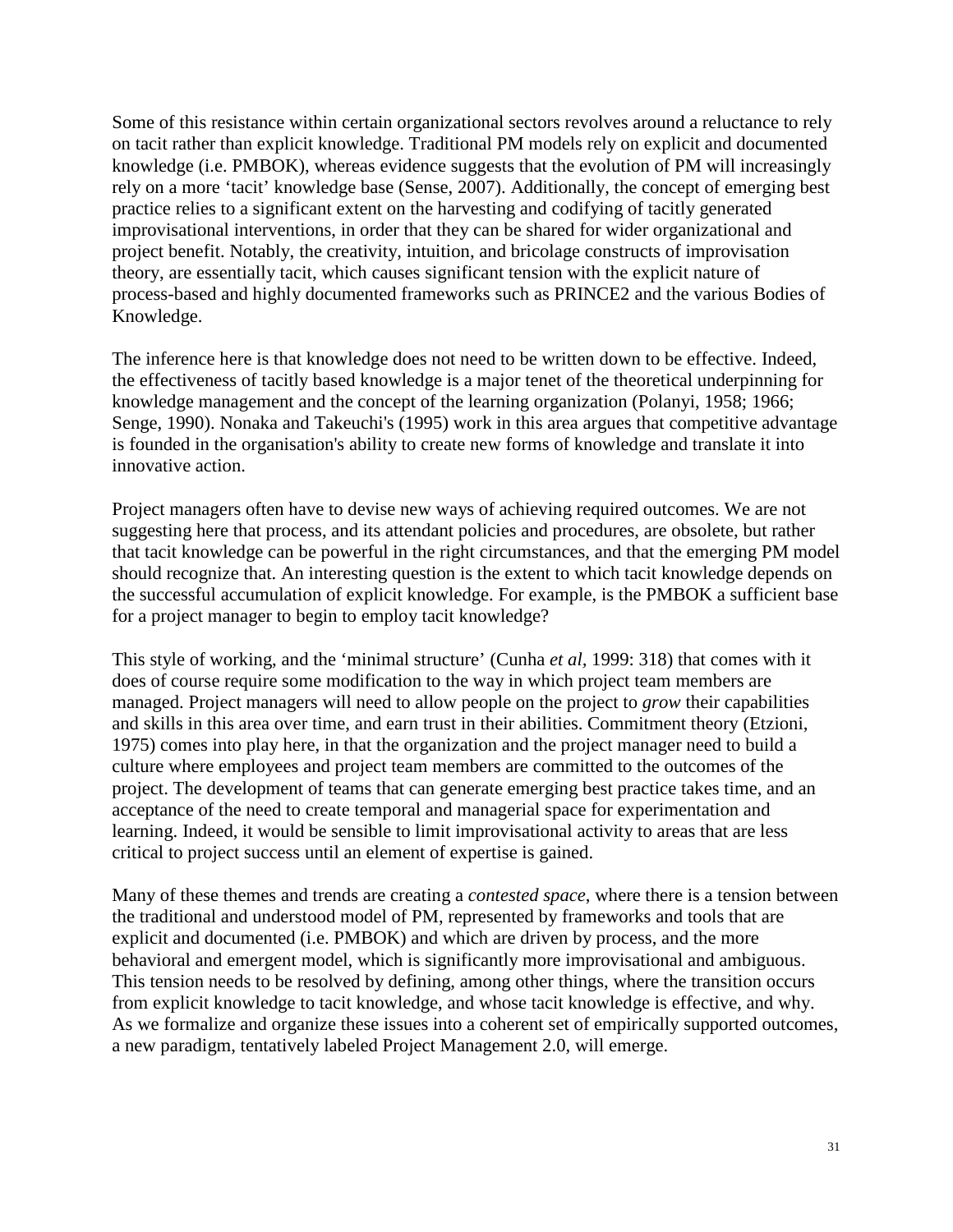The rational model of decision making is driven by the assumption that decision makers have full knowledge of all alternatives, and the consequences of implementing them. It also assumes consistency of goals. Simon (1956) suggested five limitations to rational decision making: imperfect and incomplete information, complexity, human cognitive processing limitations, time pressure, and conflicting views of organisational goals. In essence, these limitations hamper our ability (and indeed, the ability of project managers) to arrive at optimum decisions and, essentially, the result is that decisions can only be 'satisficing' (Simon 1956) rather than perfect.

Experienced project managers should be quite accustomed to this, since all five of these limitations are familiar in the project domain, and are particularly linked to another important PM topic: the resolution of issues of complexity and ambiguity. Essentially, the project manager is often working with incomplete information, with significant time pressures, and differing stakeholder expectations, all of which link directly to Simon's (1956) limitations.

Another element of decision making involves making the right decisions contingent on prevailing circumstances. Early contingency theorists such as Burns and Stalker (1961) suggested that different environmental conditions called for different styles of organizing. This was the source of a concept that is taken for granted today, but which originated the premise that the most effective way to organize in a given situation is 'contingent' on conditions of complexity and change in the environment (Hatch, 1997b). These principles of contingency theory can also be applied to leadership effectiveness (Fiedler 1967; Vroom & Yetton 1973). These are constant and familiar challenges for project managers, and are particularly relevant as we move toward a new model of PM.

### **Conclusions**

McDonald identified six forces that he claims are making traditional management obsolete and which, in his view, will 'redefine the future of modern management'. An analysis of McDonald's forces reveals that they have strong parallels with existing PM concepts. While the six forces may well be familiar to PM practitioners, they will tend to manifest themselves differently in project domains. It is also evident that McDonald's characterization of the six forces is more extreme than the way that they are linked to the PM domain in this paper.

This suggests that PM is in the infancy of a transition to a new model, which we have characterized as Project Management 2.0. This term has been cited recently without any formal justification or academic foundation. In this paper, we have attempted to begin to provide such a foundation by linking McDonald's six forces to existing PM concepts. For each of the forces, we then provided a formal connection to PM, and an academic basis for the trend. This also suggests that PM is at least starting to evolve in the direction that modern management needs to evolve. In fact, one might claim that PM is evolving in response to these modern forces and that traditional management is ignoring, or is perhaps unable to deal with them. While PM is certainly not a cure-all with which to address these turbulent forces, it may be in a better position to respond to them, since it is familiar with many of the concepts, if not quite the power of them.

McDonald seems to lead the path away from the industrial age paradigm of traditional management, and to begin to define the skills required for a new PM. By listing the forces in one place, it becomes clear that they are all interrelated and reflect on each other. As a result, they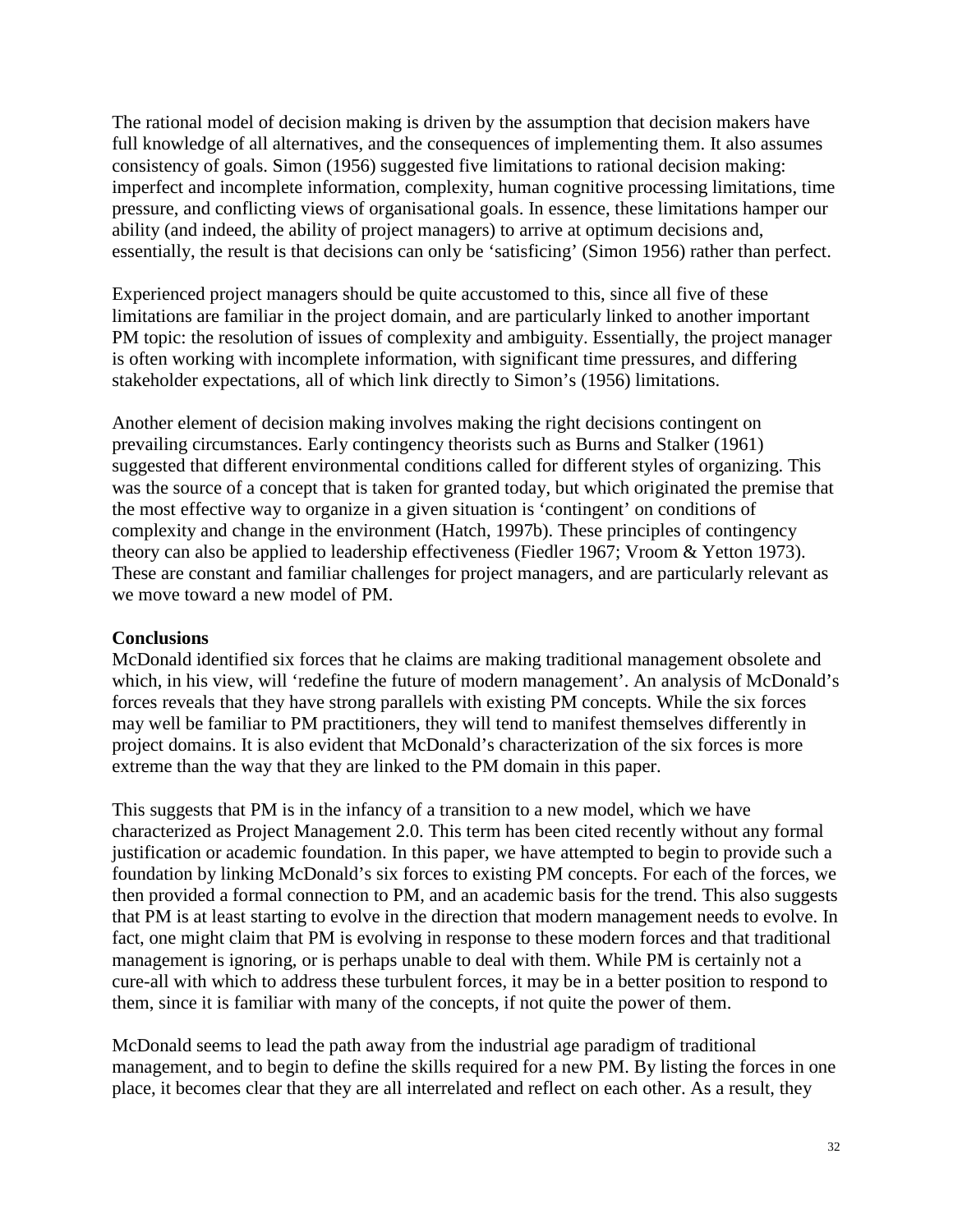become a much more coherent whole, worthy of consideration as a new way of doing business. Fortunately, the path from PM to the new model seems evolutionary, notwithstanding some significant embedded 'obstacles', while the path from traditional management to Management 2.0 seems daunting and revolutionary.

#### **References**

- Adams, J.S. 1965. "Injustice in Social Exchange" in *Advances in Experimental Social Psychology* (vol. 2), (ed.) L. Berkowitz, Academic Press, New York
- Ashkanasy N. & Daus C.S. 2005. 'Rumors of the Death of Emotional Intelligence in Organizational Behavior are Vastly Exaggerated', *Journal of Organizational Behavior,* vol. 26, no. 4, 441-452. <http://dx.doi.org/10.1002/job.320>
- Barrett, F. J. 1998, 'Coda: Creativity and Improvisation in Jazz and Organizations: Implications for Organizational Learning', *Organization Science,* vol. 9, no. 5 605-622. <http://dx.doi.org/10.1287/orsc.9.5.605>
- Beedle, M., Bennekum, A. V., & Cockburn, A. 2001, *Manifesto for agile software development*. Available: [http://agilemanifesto.org/.](http://agilemanifesto.org/)
- Boehm B. 1986, 'A Spiral Model of Software Development and Enhancement', *ACM SIGSOFT Software Engineering Notes,* vol. 11, no. 4, 14-24. <http://dx.doi.org/10.1145/12944.12948>

Burns, T. & Stalker, G.M. 1961, *The Management of Innovation*, Tavistock, London. <http://dx.doi.org/10.1093/acprof:oso/9780198288787.001.0001>

- Christensen C.M. 1997, *The Innovators Dilemma : The Revolutionary Book That Will Change The Way You Do Business,* Harvard Business School Press, Cambridge, MA.
- Ciborra, C. U. 1999, 'Notes on Improvisation and Time in Organizations', *Accounting, Management and Information Technology*, vol. 9, no. 1, 77-94. [http://dx.doi.org/10.1016/s0959-8022\(99\)00002-8](http://dx.doi.org/10.1016/s0959-8022(99)00002-8)
- Cooke-Davies T. 2011, 'Complexity in Project Management and the Management of Complex Projects' in *Aspects of Complexity: Managing Projects in a Complex World,* (ed.) T. Cooke-Davies, Project Management Institute, Newtown Square, PA, 1-13. <http://dx.doi.org/10.1002/pmj.21270>
- Crawford, L., Pollack, J. & England, D. 2006, 'Uncovering the Trends in Project Management: Journal Emphases Over the Last Ten Years;, *International Journal of Project Management,* vol.24, 175-184. <http://dx.doi.org/10.1016/j.ijproman.2005.10.005>
- Crossan, M., Cunha, M. P. E., Vera, D. and Cunha, J. 2005, 'Time and Organizational Improvisation', *Academy of Management Review,* vol. 30, no. 1, 129-145. <http://dx.doi.org/10.5465/amr.2005.15281441>
- Crossan, M., and Sorrenti, M. 1997, 'Making Sense of Improvisation', *Advances of Stra tegic Management*, vol. 14, 155-180.
- Cunha, M. P., and Cunha, J. V. 2001, 'Managing Improvisation in Cross Cultural Virtual Teams', *International Journal of Cross Cultural Management*, vol. 1, no. 2, 187-208. <http://dx.doi.org/10.1177/147059580112004>
- Cunha, M. P., and Cunha, J. V. 2003, 'Organizational Improvisation and Change : Two Syntheses and a Filled Gap', *Journal of Organizational Change*, vol. 16, no. 2, 169-185. <http://dx.doi.org/10.1108/09534810310468143>
- Cunha, J., and Cunha, M. P. 2008, 'Improvisation in Organizations' in The Sage Handbook of New Approaches in Management and Organization, (eds) D. Barry and H. Hansen, Sage, Thousand Oaks, CA, 385-395. <http://dx.doi.org/10.4135/9781849200394>
- Cunha, M. P., Cunha, J. V. and Kamoche, K. 1999, 'Organizational Improvisation: What, When, How and Why', *International Journal of Management Reviews,* vol. 1, no. 3, 299-341. [http://dx.doi.org/10.1111/1468-](http://dx.doi.org/10.1111/1468-2370.00017) [2370.00017](http://dx.doi.org/10.1111/1468-2370.00017)
- Cunha, J. V., Kamoche, K. N., and Cunha, M. P. 2002, 'Once Again: What, How and Why A Prospectus for Research in Organizational Improvisation' in *Organizational Improvisation*, (eds) K. N. Kamoche, M. P. Cunha and J. V. Cunha, Routledge, London, 296-308.
- Deming, W.E. (1993) *The New Economics for Industry, Government, Education,* Cambridge, MA: The MIT Press <http://dx.doi.org/10.2307/1270625>
- Drucker, P. 1969, *The Age of Discontinuity; Guidelines to Our Changing Society*, Harper and Row, New York. <http://dx.doi.org/10.2307/1529579>
- Durand, D.E. & Nord, W.R, 1976, 'Perceived Leader Behaviour as a Function of Personality Characteristics of Supervisors and Subordinates', *Academy of Management Journal,* vol. 19, 427-438. <http://dx.doi.org/10.2307/255608>
- Etzioni A. 1975, *A Comparitive Analysis of Complex Organizations*, Free Press, New York.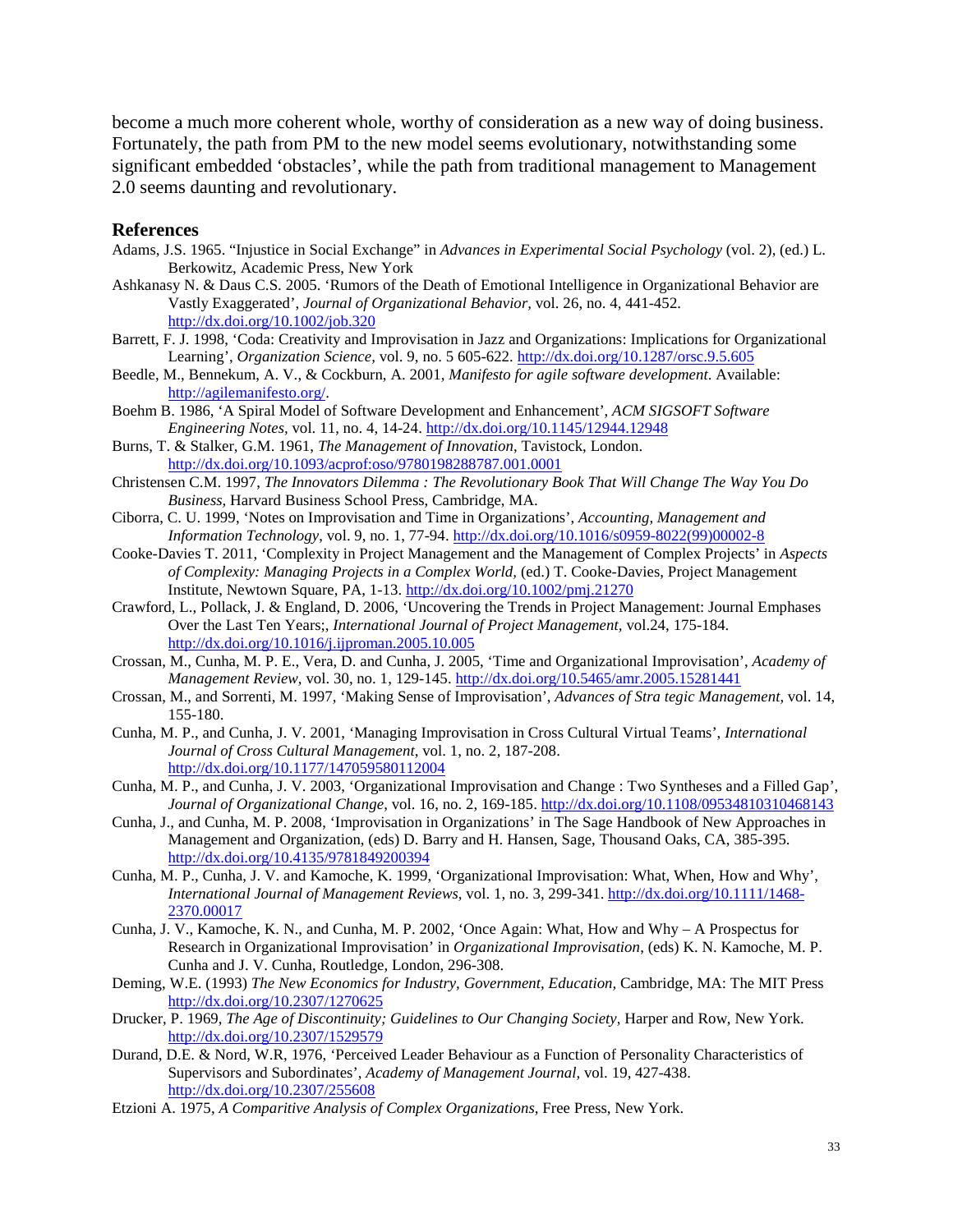Fiedler, F.E. 1967, *A Theory of Leadership Effectiveness*, McGraw Hill, New York

- Goleman D. 1995, *Emotional Intelligence: Why It Can Matter More Than IQ*, Bantam Books, New York.
- Gratton L., 2011, 'Workplace 2025: What Will It Look Like?', *Organizational Dynamics*, vol. 40, 246-254. <http://dx.doi.org/10.1016/j.orgdyn.2011.07.002>
- Handy, C.B. (1995) *Gods of Management: The Changing Work of Organizations,* Oxford: Oxford University Press
- Hatch, M. J. 1997a, Jazzing Up the Theory of Organizational Improvisation', *Advances of Strategic Management*, vol. 14, 181-191.
- Hatch, M.J. 1997b, *Organization Theory: Modern Symbolic and Postmodern Perspectives,* Oxford University Press, Oxford.
- Hatch, M. J. 1998, 'Jazz as a Metephor for Organizing in the 21<sup>st</sup> Century', *Organization Science*, vol. 9, no. 5, 556-557. <http://dx.doi.org/10.1287/orsc.9.5.556>
- Hatch, M. J. 1999, 'Exploring the Empty Spaces of Organizing: How Improvisational Jazz Helps Redescribe Organizational Structure', *Organization Studies*, vol. 20, no. 1, 75-100. <http://dx.doi.org/10.1177/0170840699201004>
- Heider, F. 1958, *The Psychology of Interpersonal Relations,* John Wiley & Sons, New York.
- *Jobs at Apple* 2011. Online Available:<http://www.apple.com/jobs/us/corporate.html> (Accessed 3rd Dec 2011)
- Kamoche, K., and Cunha, M. P. 2001, 'Minimal Structures : From Jazz Improvisation to Product Innovation', *Organization Studies*, vol. 22, no. 5, 733-764. <http://dx.doi.org/10.1177/0170840601225001>
- Kamoche, K., Cunha, M. P. and Cunha, J. V. 2003, 'Towards a Theory of Organizational Improvisation: Looking Beyond the Jazz Metaphor', *Journal of Management Studies*, vol. 40, no. 8, 2023-2051. <http://dx.doi.org/10.1046/j.1467-6486.2003.00410.x>
- Kanter, R.M. (1983) *The Change Masters: Innovation and Entrepreneurship in the American Corporation,* New York, NY: Simon & Schuster, Inc.
- Kelley, H.H. 1973, 'The Process of Causal Attribution', *American Psychologist,* February, 107-128. <http://dx.doi.org/10.1037/h0034225>
- Kuhn T.S. 1962, *The Structure of Scientific Revolutions,* University of Chicago Press, Chicago.
- Lancaster L.C. & Stillman D. 2010, *The M-Factor: How the Millenial Generation is rocking the Workplace,* Harper Business, New York.
- Leybourne, S. A. 2009, 'Improvisation and Agile Project Management : A Comparative Consideration', *International Journal of Managing Projects in Business*, vol. 2, no. 4, 519-535. <http://dx.doi.org/10.1108/17538370910991124>
- Leybourne, S., and Sadler-Smith, E. 2006, 'The Role of Intuiti on and Improvisation in Project Management', *International Journal of Project Management*, vol, 24, no, 6, 483-492. <http://dx.doi.org/10.1016/j.ijproman.2006.03.007>
- Locke, E.A. 1968, 'Towards a Theory of Task Motivation and Incentives', *Organizational Behaviour and Human Performance,* vol. 3, 157-189. [http://dx.doi.org/10.1016/0030-5073\(68\)90004-4](http://dx.doi.org/10.1016/0030-5073(68)90004-4)
- Locke E. 2005, 'Why Emotional Intelligence is an Invalid Concept', *Journal of Organizational Behavior,* vol. 26, no. 4, 425-431. <http://dx.doi.org/10.1002/job.318>
- Malzman, R., & Shirley, D. 2011, *Green project management,* 1st ed., CRC Press, New York, p. 271. <http://dx.doi.org/10.1201/ebk1439830017>
- March, J.G. & Simon, H.A. 1958, *Organizations,* John Wiley, New York.
- Mayo, E.G. (1933) *The Human Problems of an Industrial Civilization*, Reprinted by Routledge, 2003
- McDonald, P. 2011, 'It's time for management version 2.0: Six forces redefining the future of modern management', *Futures,* vol.43, 797–808. <http://dx.doi.org/10.1016/j.futures.2011.05.001>
- Miner, A. S., Bassoff, P. and Moorman, C. 2001, 'Organizational Improvisation and Learning: A Field Study', *Administrative Science Quarterly*, vol. 46, no. 2, 304-337. <http://dx.doi.org/10.2307/2667089>
- Moorman, C., and Miner, A. S. 1998a, 'The Convergence of Planning and Execution : Improvisation in New Product Development', *Journal of Marketing*, vol. 62, no. 3, 1-20. <http://dx.doi.org/10.2307/1251740>
- Moorman, C. and Miner, A. S. 1998b, 'Organizational Improvisation and Organizational Memory', *Academy of Management Review*, vol. 23, no. 4, 698-723. <http://dx.doi.org/10.2307/259058>
- Mullins, L.J. 1999, *Management and Organisational Behaviour*, Pearson Education Ltd, Harlow, Essex.
- Nonaka, I. & Takeuchi, H. 1995, *The Knowledge-creating Company*, Oxford University Press, New York. Ong, J. 2011, *Apple VP Shares Four Keys to Company*, Online, Available:
	- [http://www.appleinsider.com/articles/11/11/19/apple\\_vp\\_shares\\_four\\_keys\\_to\\_company\\_success.html](http://www.appleinsider.com/articles/11/11/19/apple_vp_shares_four_keys_to_company_success.html) (Accessed 19 Nov 2011).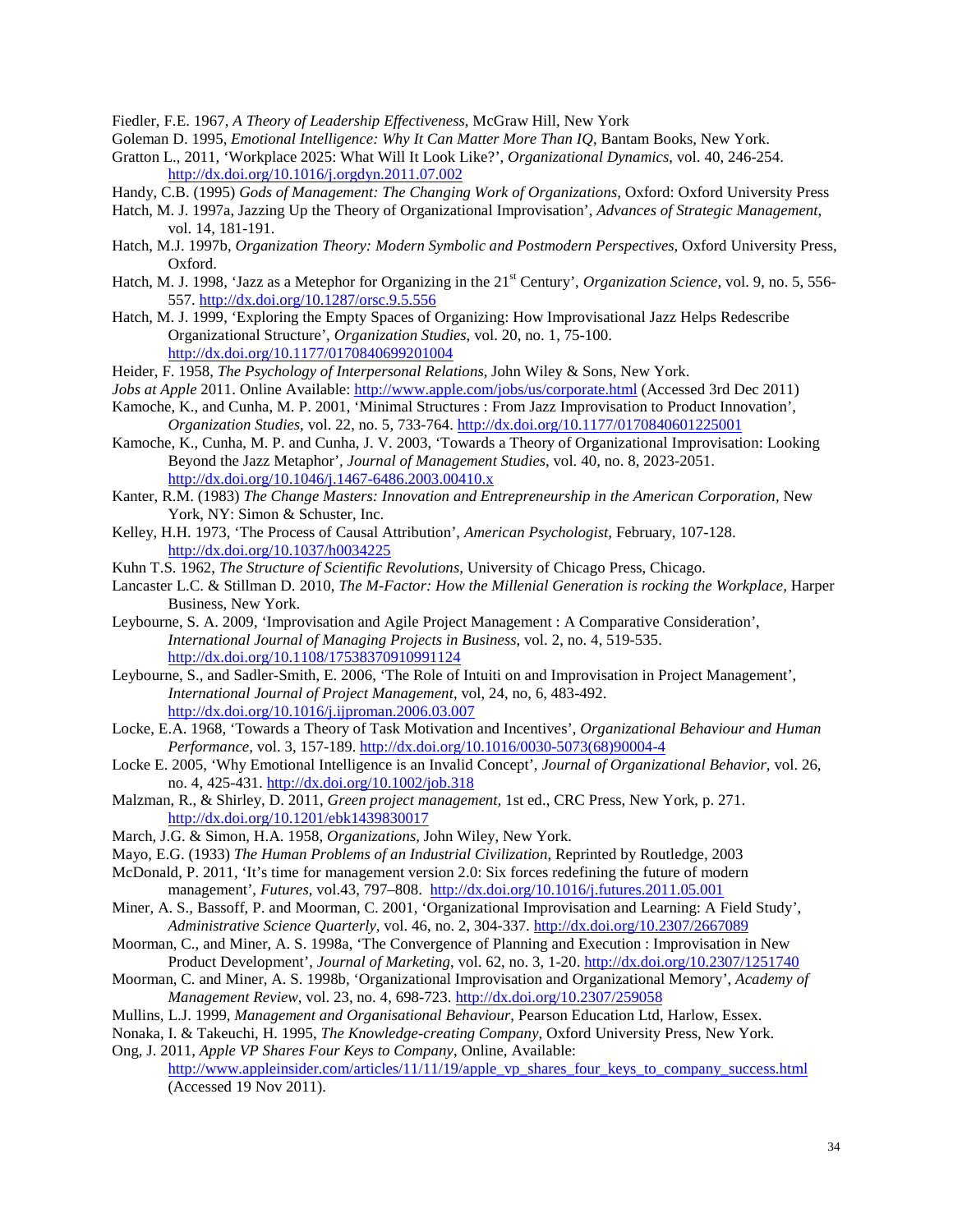- Orlikowski, W. A. 1996, 'Improvising Organizational Transformation over Time: A Situated Change Perspective', *Information Systems Research,* vol. 7, no. 1, 63-92. <http://dx.doi.org/10.1287/isre.7.1.63>
- Panas, A. (2006) *The changing role of project management teams in distributed environments*. Unpublished MSc Dissertation. Loughborough University
- Pfeffer, J. & Salancik, G.R. 1978, *The External Control of Organizations: A Resource Dependence Perspective,* Harper & Row, New York.
- PM network 2009, 'The Buzz', *Project Management Institute*, September.
- Polanyi M. 1958, *Personal Knowledge: Towards a Post-Critical Philosophy,* University of Chicago Press, Chicago.
- Polanyi, M. 1966, *The Tacit Dimension,* Doubleday & Co, Inc., New York.
- Pollack, J. 2007, 'The Changing Paradigms of Project Management', *International Journal of Project Management,* vol. 25, 266-274. <http://dx.doi.org/10.1016/j.ijproman.2006.08.002>
- Porter, L.W. & Lawler, E.E. 1968, *Managerial Attitudes and Performance*, Irwin, Homewood, IL.
- Project Management Institute 2005, *A Guide to the Project Management Body of Knowledge*, PMI, Newtown Square, PA.
- Rynes, S.L., Bartunek, J.M., & Draft, D.L. 2001, 'Across the Great Divide: Knowledge Creation and Transfer between Practitioners and Academics', *Academy of Management Review,* vol.44, no.2, 340-355. <http://dx.doi.org/10.2307/3069460>
- Sadington, P. 2011, *Apple, Google, or Microsoft? – Which does agile better?*, Online Available: [http://agilescout.com/apple-google-or-microsoft-which-does-agile-better/,](http://agilescout.com/apple-google-or-microsoft-which-does-agile-better/) (Accessed 3 Feb 2011).
- Sarasvathy S.D. 2008, *Effectuation: Elements of Entrepreneurial Expertise,* Edward Elgar, Cheltenham, UK.
- Saynisch, M. (2010) Beyond Frontiers of Traditional Project Management: An Approach to Evolutionary, Self-Organizational Principles and the Complexity Theory—Results of the Research Program *Project Management Journal* vol 41, No. 2, 21-37 <http://dx.doi.org/10.1002/pmj.20159>
- Schmid B. & Adams J. (2008) Motivation in project management: The project manager's perspective, *Project Management Journal,* vol. 39, no.2: 60-71<http://dx.doi.org/10.1002/pmj.20042>
- Senge P. 1990, *The Fifth Discipline: The Art and Practice of the Learning Organization,* Doubleday, New York.
- Sense A. 2007, *Cultivating Learning Within Projects,* Palgrave Macmillan, Basingstoke. <http://dx.doi.org/10.1057/9780230591967>
- Simon, H.A. 1956, 'Rational Choice and the Structure of the Environment', *Psychological Review,* vol.63, 129-138. <http://dx.doi.org/10.1037/h0042769>
- Simon, H.A. 1957, 'A Behavioural Model of Rational Choice' in *Models of Man,* (ed.) H.A. Simon, John Wiley, New York.
- Schwartz, A. 2010, *Is it green?: The apple ipad*, Online Available[: http://inhabitat.com/how-green-is-apples-ipad/,](http://inhabitat.com/how-green-is-apples-ipad/) (Accessed 27 Jan 2012).
- Tapscott D. & Williams A.D. 2006, *Wikinomics : How Mass Collaboration Changes Everything*, Portfolio/Penguin books (USA), Inc., New York.
- Taylor F.W. (1911) *The Principles of Scientific Management* New York, NY : Harper & Brothers
- Vendelø, M. T. 2009, 'Improvisation and Learning in Organizations an Opportunity for Future Empirical Research', *Management Learning*, vol. 40, no. 4, 449-456. <http://dx.doi.org/10.1177/1350507609339684>
- H.A. von der Gracht, C.R. Vennemann, I.L. Darkow 2010, 'Corporate Foresight and Innovation Management: A Portfolio-Approach In Evaluating Organizational Development', *Futures,* vol. 42, 380–393. <http://dx.doi.org/10.1016/j.futures.2009.11.023>
- Weick, K. E. 1993, 'Organizational Redesign as Improvisation' in *Organizational Change and Redesign, Ideas and Insights for Improving Performance*, (eds) G. P. Huber and W. H. Glick, Oxford University Press, New York, 347-379.
- Vroom, V.H. 1964, *Work and Motivation,* John Wiley, New York.
- Vroom, V.H. & Yetton, P.W. 1973, *Leadership and Decision-Making*, Uni of Pittsburgh Press, Pittsburgh, PA.
- Zack, M. 2000, 'Jazz Improvisation and Organizing: Once More from the Top' *Organization Science*, vol. 11, no.2, 227-234. <http://dx.doi.org/10.1287/orsc.11.2.227.12507>